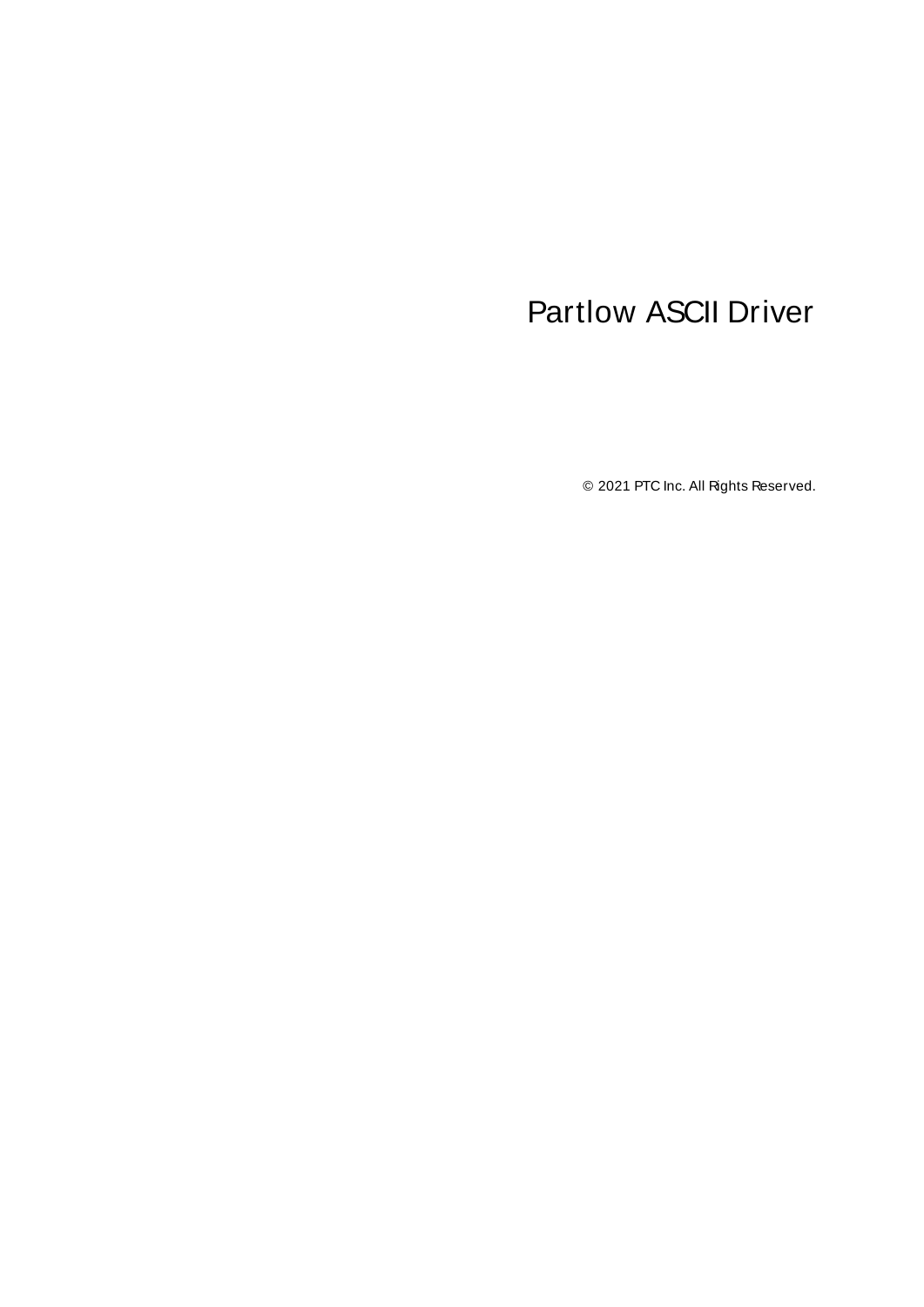# <span id="page-1-0"></span>Table of Contents

| Address' <address>' is out of range for the specified device or register  27</address>                             |
|--------------------------------------------------------------------------------------------------------------------|
| Device address ' <address>' is not supported by model '<model name="">' 27</model></address>                       |
|                                                                                                                    |
|                                                                                                                    |
|                                                                                                                    |
|                                                                                                                    |
|                                                                                                                    |
|                                                                                                                    |
|                                                                                                                    |
|                                                                                                                    |
|                                                                                                                    |
| Read request rejected for tag ' <tag address="">' on device '<device name'="">. Deactivating tag 30</device></tag> |
| Write request rejected for tag ' <tag address="">' on device '<device name="">' 30</device></tag>                  |
|                                                                                                                    |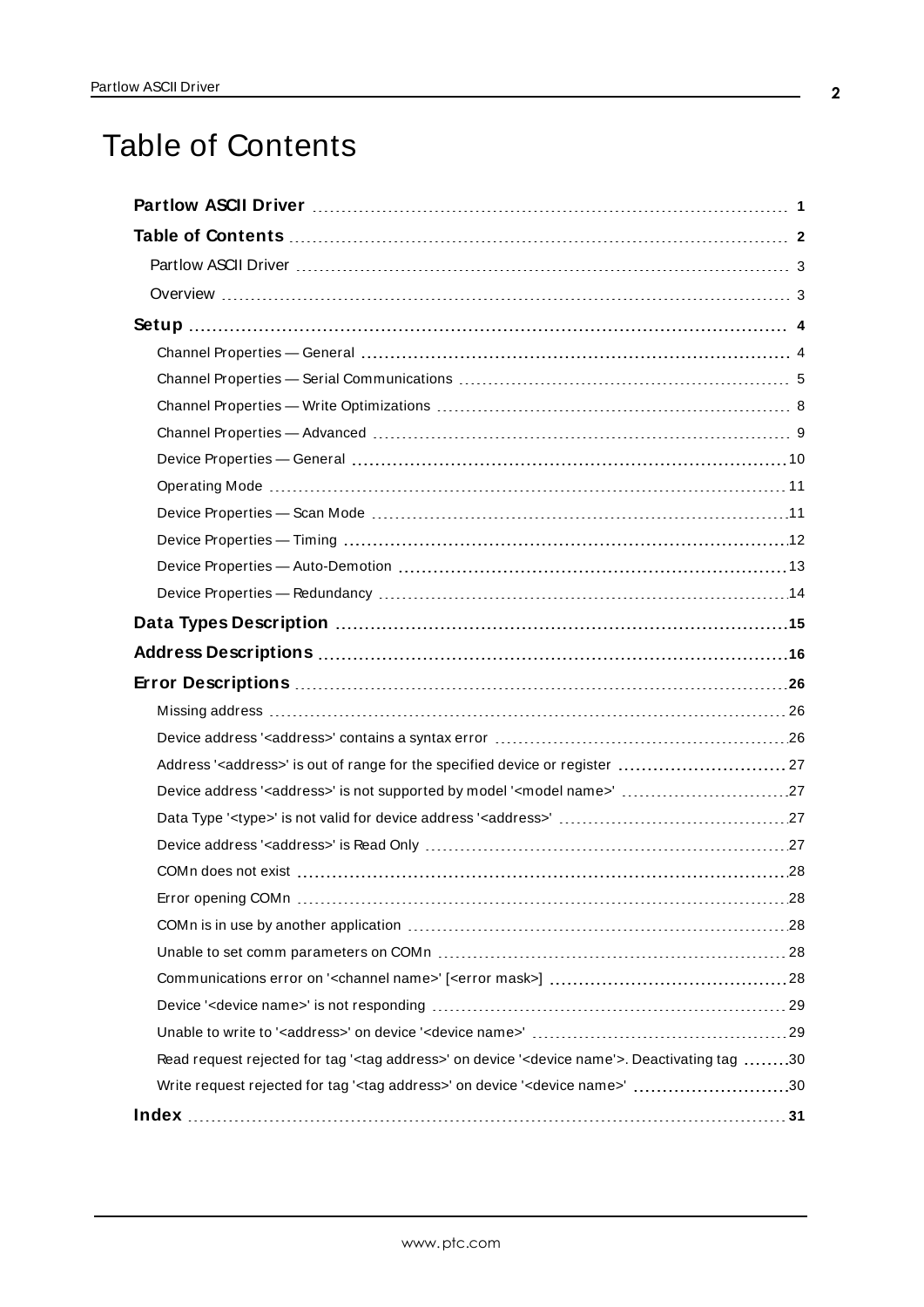#### <span id="page-2-0"></span>**Partlow ASCII Driver**

Help version 1.020

#### **CONTENTS**

#### **[Overview](#page-2-1)**

What is the Partlow ASCII Driver?

#### **[Setup](#page-3-0)**

How do I configure a device for use with this driver?

#### **Data Types [Description](#page-14-0)**

What data types does this driver support?

#### **Address [Descriptions](#page-15-0)**

How do I address a data location on a Partlow ASCII device?

#### **Error [Descriptions](#page-25-0)**

<span id="page-2-1"></span>What error messages does the Partlow ASCII Driver produce?

#### **Overview**

The Partlow ASCII Driver provides an easy and reliable way to connect Partlow ASCII devices to OPC Client applications, including HMI, SCADA, Historian, MES, ERPand countless custom applications. It is intended for use with Partlow ASCII devices.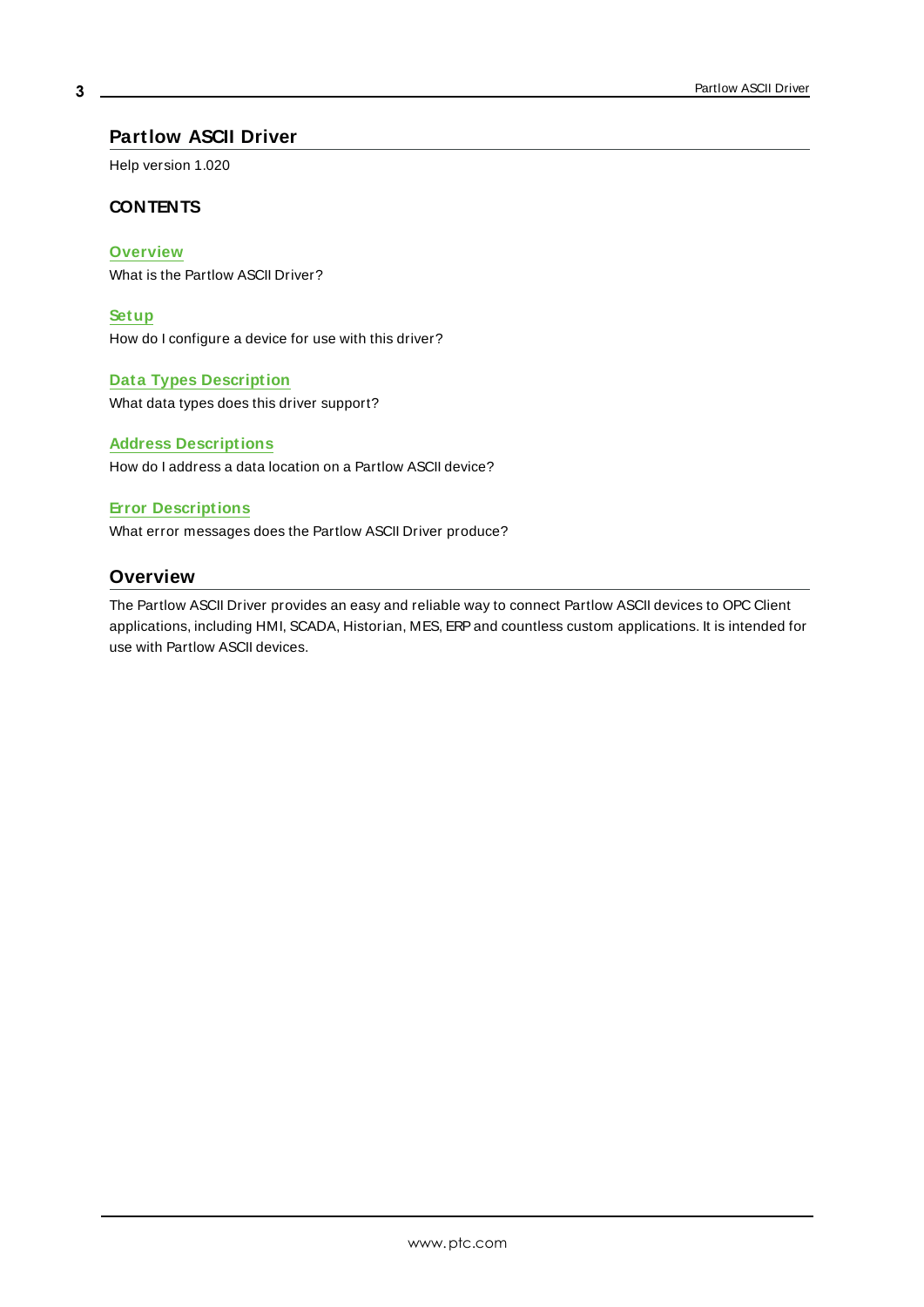#### <span id="page-3-0"></span>**Setup**

#### **Supported Devices**

Partlow ASCII Devices

#### **Communication Protocol**

Partlow ASCII

#### **Supported Communication Parameters\***

Baud Rate: 300, 600, 1200, 2400, 9600, 19200, or 38400 Parity: None, Even, or Odd Data Bits: 5, 6, 7 or 8 Stop Bits: 1 or 2 \* Not all devices support the listed configurations.

#### <span id="page-3-3"></span>**Ethernet Encapsulation**

This driver supports Ethernet Encapsulation. Ethernet Encapsulation allows the driver to communicate with serial devices attached to an Ethernet network using a terminal server. Ethernet Encapsulation mode is invoked by selecting it from the COM ID property on the Channel Properties property group. More help on Ethernet Encapsulation can be found in the main OPC Server help file.

#### <span id="page-3-2"></span>**Channel and Device Limits**

The maximum number of channels supported by this driver is 100. The maximum number of devices supported by this driver is 100 per channel. The range of Device IDs is 0–99.

#### **Flow Control**

When using an RS232/RS485 converter, the type of flow control that is required will depend upon the needs of the converter. Some converters do not require any flow control and others will require RTSflow. Consult the converter's documentation to determine its flow requirements. We recommend using an RS485 converter that provides automatic flow control.

**Note:** When using the manufacturer's supplied communications cable, it is sometimes necessary to choose a flow control property of **RTS**or **RTS Always** under the Channel Properties.

#### <span id="page-3-1"></span>**Channel Properties — General**

This server supports the use of multiple simultaneous communications drivers. Each protocol or driver used in a server project is called a channel. A server project may consist of many channels with the same communications driver or with unique communications drivers. A channel acts as the basic building block of an OPC link. This group is used to specify general channel properties, such as the identification attributes and operating mode.

| Property Groups                 | <b>Identification</b><br>$\overline{\phantom{0}}$ |                |
|---------------------------------|---------------------------------------------------|----------------|
| General                         | Name                                              |                |
| Write Optimizations<br>Advanced | Description                                       |                |
|                                 | Driver                                            |                |
|                                 | $\Box$ Diagnostics                                |                |
|                                 | <b>Diagnostics Capture</b>                        | <b>Disable</b> |

#### **Identification**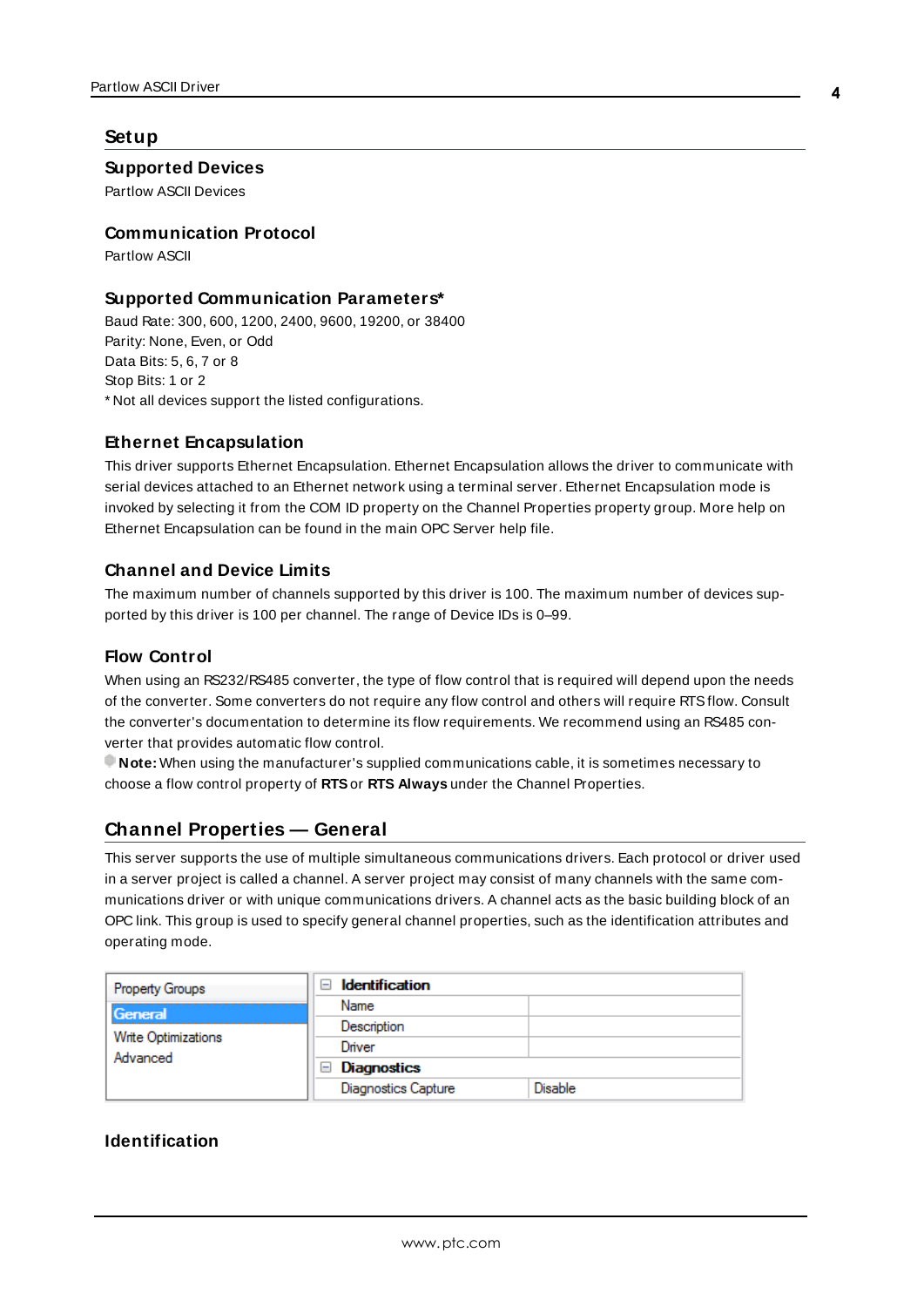**Name**: Specify the user-defined identity of this channel. In each server project, each channel name must be unique. Although names can be up to 256 characters, some client applications have a limited display window when browsing the OPC server's tag space. The channel name is part of the OPC browser information. The property is required for creating a channel.

For information on reserved characters, refer to "How To... Properly Name a Channel, Device, Tag, and Tag Group" in the server help.

**Description**: Specify user-defined information about this channel. **Many of these properties, including Description, have an associated system tag.** 

**Driver**: Specify the protocol / driver for this channel. This property specifies the device driver that was selected during channel creation. It is a disabled setting in the channel properties. The property is required for creating a channel.

**Note**: With the server's online full-time operation, these properties can be changed at any time. This includes changing the channel name to prevent clients from registering data with the server. If a client has already acquired an item from the server before the channel name is changed, the items are unaffected. If, after the channel name has been changed, the client application releases the item and attempts to reacquire using the old channel name, the item is not accepted. Changes to the properties should not be made once a large client application has been developed. Utilize proper user role and privilege management to prevent operators from changing properties or accessing server features.

#### **Diagnostics**

**Diagnostics Capture**: When enabled, this option makes the channel's diagnostic information available to OPC applications allows the usage of statistics tags that provide feedback to client applications regarding the operation of the channel. Because the server's diagnostic features require a minimal amount of overhead processing, it is recommended that they be utilized when needed and disabled when not. The default is disabled.

**Note:** This property is not available if the driver does not support diagnostics.

<span id="page-4-0"></span>For more information, refer to "Communication Diagnostics" and "Statistics Tags" in the server help.

### **Channel Properties — Serial Communications**

Serial communication properties are available to serial drivers and vary depending on the driver, connection type, and options selected. Below is a superset of the possible properties. Click to jump to one of the sections: **[Connection](#page-5-0) Type**, **Serial Port [Settings](#page-5-1)** or **[Ethernet](#page-6-0) Settings**, and **[Operational](#page-6-1) Behavior**.

**Note**: With the server's online full-time operation, these properties can be changed at any time. Utilize proper user role and privilege management to prevent operators from changing properties or accessing server features.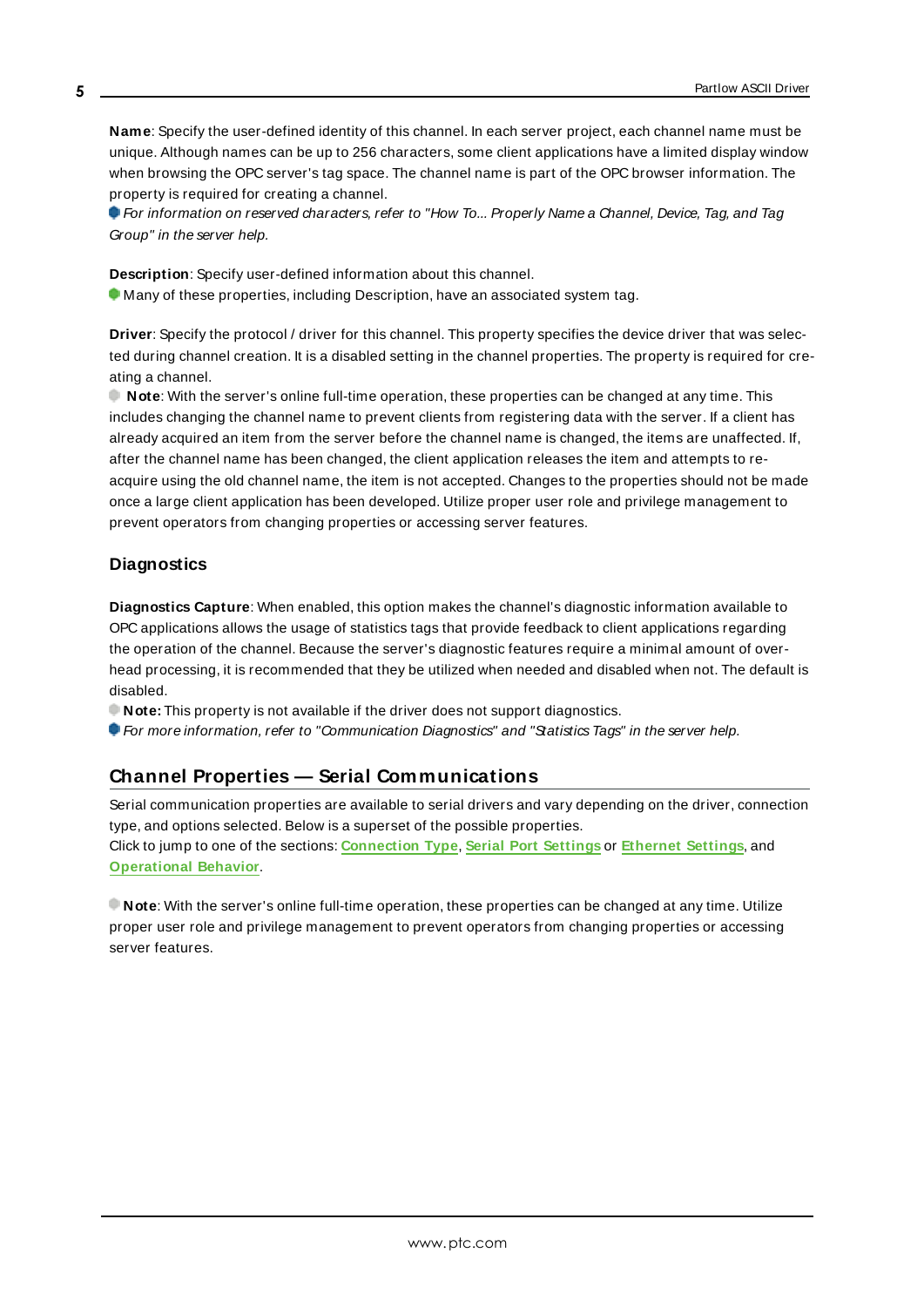| Property Groups              | □ Connection Type                             |                   |
|------------------------------|-----------------------------------------------|-------------------|
| General                      | Physical Medium                               | <b>COM Port</b>   |
| <b>Serial Communications</b> | <b>Serial Port Settings</b><br>$\overline{ }$ |                   |
| Write Optimizations          | COM ID                                        | 39                |
| Advanced                     | <b>Baud Rate</b>                              | 19200             |
|                              | Data Bits                                     | 8                 |
|                              | Parity                                        | None              |
|                              | Stop Bits                                     |                   |
|                              | <b>Flow Control</b>                           | <b>RTS Always</b> |
|                              | □ Operational Behavior                        |                   |
|                              | <b>Report Communication Errors</b>            | Enable            |
|                              | Close Idle Connection                         | Enable            |
|                              | Idle Time to Close (s)                        | 15                |

#### <span id="page-5-0"></span>**Connection Type**

**Physical Medium**: Choose the type of hardware device for data communications. Options include COM Port, None, Modem, and Ethernet Encapsulation. The default is COM Port.

- <sup>l</sup> **None**: Select None to indicate there is no physical connection, which displays the **[Operation](#page-7-1) with no [Communications](#page-7-1)** section.
- <sup>l</sup> **COM Port**: Select Com Port to display and configure the **Serial Port [Settings](#page-5-1)** section.
- **Modem**: Select Modem if phone lines are used for communications, which are configured in the **Modem [Settings](#page-6-2)** section.
- **Ethernet Encap.**: Select if Ethernet Encapsulation is used for communications, which displays the **[Ethernet](#page-6-0) Settings** section.
- Shared: Verify the connection is correctly identified as sharing the current configuration with another channel. This is a read-only property.

#### <span id="page-5-1"></span>**Serial Port Settings**

**COM ID**: Specify the Communications ID to be used when communicating with devices assigned to the channel. The valid range is 1 to 9991 to 16. The default is 1.

**Baud Rate**: Specify the baud rate to be used to configure the selected communications port.

**Data Bits**: Specify the number of data bits per data word. Options include 5, 6, 7, or 8.

**Parity**: Specify the type of parity for the data. Options include Odd, Even, or None.

**Stop Bits**: Specify the number of stop bits per data word. Options include 1 or 2.

**Flow Control**: Select how the RTSand DTRcontrol lines are utilized. Flow control is required to communicate with some serial devices. Options are:

- **None**: This option does not toggle or assert control lines.
- **DTR:** This option asserts the DTR line when the communications port is opened and remains on.
- RTS: This option specifies that the RTS line is high if bytes are available for transmission. After all buffered bytes have been sent, the RTSline is low. This is normally used with RS232/RS485 converter hardware.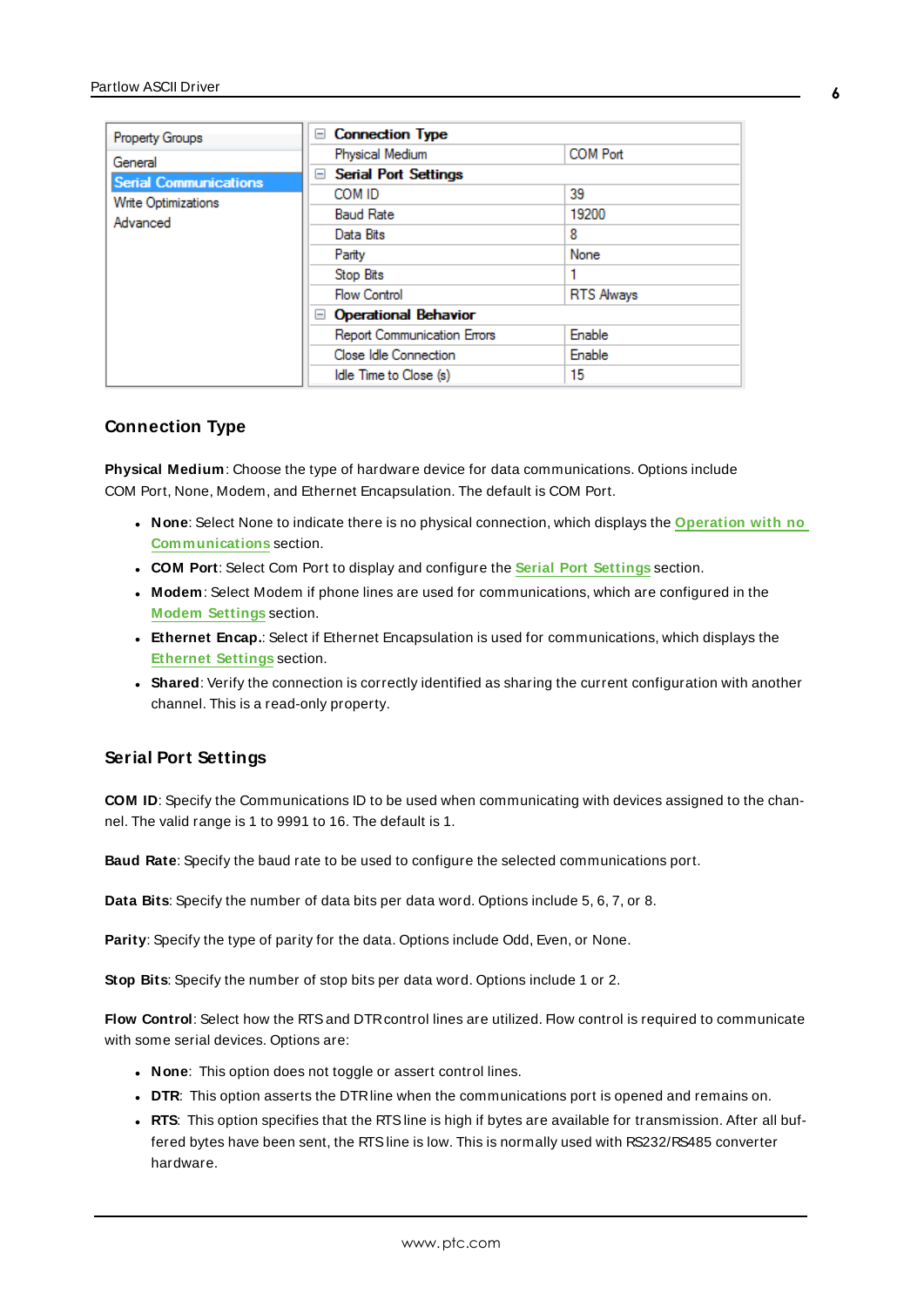- <sup>l</sup> **RTS, DTR**: This option is a combination of DTRand RTS.
- <sup>l</sup> **RTS Always**: This option asserts the RTSline when the communication port is opened and remains on.
- <sup>l</sup> **RTS Manual**: This option asserts the RTSline based on the timing properties entered for RTSLine Control. It is only available when the driver supports manual RTSline control (or when the properties are shared and at least one of the channels belongs to a driver that provides this support). RTS Manual adds an **RTS Line Control** property with options as follows:
	- **Raise**: This property specifies the amount of time that the RTS line is raised prior to data transmission. The valid range is 0 to 9999 milliseconds. The default is 10 milliseconds.
	- **Drop**: This property specifies the amount of time that the RTS line remains high after data transmission. The valid range is 0 to 9999 milliseconds. The default is 10 milliseconds.
	- **Poll Delay**: This property specifies the amount of time that polling for communications is delayed. The valid range is 0 to 9999. The default is 10 milliseconds.

**Tip**: When using two-wire RS-485, "echoes" may occur on the communication lines. Since this communication does not support echo suppression, it is recommended that echoes be disabled or a RS-485 converter be used.

#### <span id="page-6-1"></span>**Operational Behavior**

- <sup>l</sup> **Report Communication Errors**: Enable or disable reporting of low-level communications errors. When enabled, low-level errors are posted to the Event Log as they occur. When disabled, these same errors are not posted even though normal request failures are. The default is Enable.
- <sup>l</sup> **Close Idle Connection**: Choose to close the connection when there are no longer any tags being referenced by a client on the channel. The default is Enable.
- **Idle Time to Close**: Specify the amount of time that the server waits once all tags have been removed before closing the COM port. The default is 15 seconds.

#### <span id="page-6-0"></span>**Ethernet Settings**

**Note**: Not all serial drivers support Ethernet Encapsulation. If this group does not appear, the functionality is not supported.

Ethernet Encapsulation provides communication with serial devices connected to terminal servers on the Ethernet network. A terminal server is essentially a virtual serial port that converts TCP/IP messages on the Ethernet network to serial data. Once the message has been converted, users can connect standard devices that support serial communications to the terminal server. The terminal server's serial port must be properly configured to match the requirements of the serial device to which it is attached. For more information, refer to "Using Ethernet Encapsulation" in the server help.

**Network Adapter**: Indicate a network adapter to bind for Ethernet devices in this channel. Choose a network adapter to bind to or allow the OSto select the default.

Specific drivers may display additional Ethernet Encapsulation properties. For more information, refer to **Channel Properties — Ethernet Encapsulation**.

#### <span id="page-6-2"></span>**Modem Settings**

- **Modem**: Specify the installed modem to be used for communications.
- <sup>l</sup> **Connect Timeout**: Specify the amount of time to wait for connections to be established before failing a read or write. The default is 60 seconds.
- <sup>l</sup> **Modem Properties**: Configure the modem hardware. When clicked, it opens vendor-specific modem properties.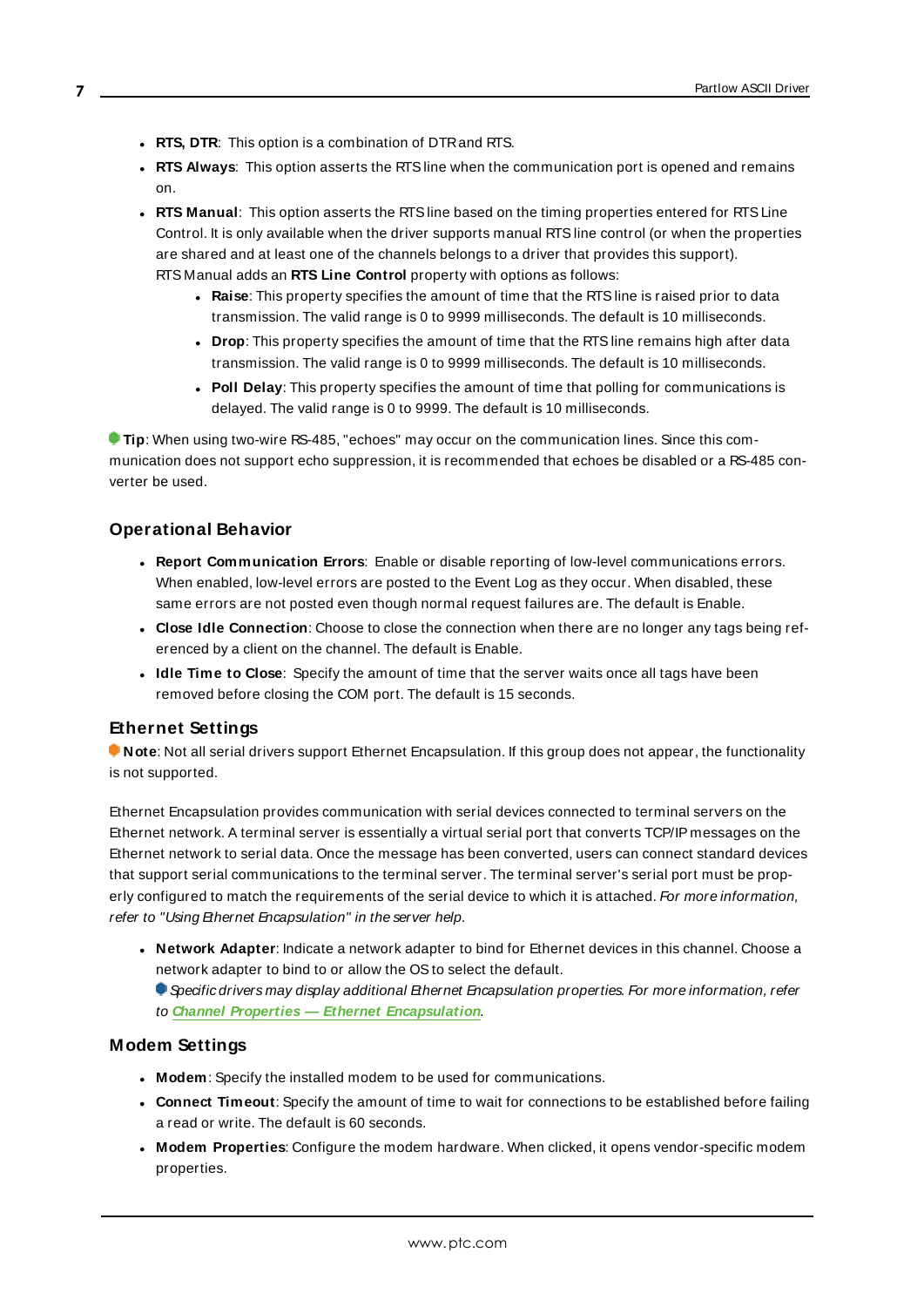- **Auto-Dial**: Enables the automatic dialing of entries in the Phonebook. The default is Disable. For more information, refer to "Modem Auto-Dial" in the server help.
- <sup>l</sup> **Report Communication Errors**: Enable or disable reporting of low-level communications errors. When enabled, low-level errors are posted to the Event Log as they occur. When disabled, these same errors are not posted even though normal request failures are. The default is Enable.
- <sup>l</sup> **Close Idle Connection**: Choose to close the modem connection when there are no longer any tags being referenced by a client on the channel. The default is Enable.
- **.** Idle Time to Close: Specify the amount of time that the server waits once all tags have been removed before closing the modem connection. The default is 15 seconds.

#### <span id="page-7-1"></span>**Operation with no Communications**

<sup>l</sup> **Read Processing**: Select the action to be taken when an explicit device read is requested. Options include Ignore and Fail. Ignore does nothing; Fail provides the client with an update that indicates failure. The default setting is Ignore.

# <span id="page-7-0"></span>**Channel Properties — Write Optimizations**

The server must ensure that the data written from the client application gets to the device on time. Given this goal, the server provides optimization properties to meet specific needs or improve application responsiveness.

| <b>Property Groups</b>     | $\Box$ Write Optimizations |                                      |
|----------------------------|----------------------------|--------------------------------------|
| General                    | <b>Optimization Method</b> | Write Only Latest Value for All Tags |
|                            | Duty Cycle                 |                                      |
| <b>Write Optimizations</b> |                            |                                      |

#### **Write Optimizations**

**Optimization Method**: Controls how write data is passed to the underlying communications driver. The options are:

- <sup>l</sup> **Write All Values for All Tags**: This option forces the server to attempt to write every value to the controller. In this mode, the server continues to gather write requests and add them to the server's internal write queue. The server processes the write queue and attempts to empty it by writing data to the device as quickly as possible. This mode ensures that everything written from the client applications is sent to the target device. This mode should be selected if the write operation order or the write item's content must uniquely be seen at the target device.
- <sup>l</sup> **Write Only Latest Value for Non-Boolean Tags**: Many consecutive writes to the same value can accumulate in the write queue due to the time required to actually send the data to the device. If the server updates a write value that has already been placed in the write queue, far fewer writes are needed to reach the same final output value. In this way, no extra writes accumulate in the server's queue. When the user stops moving the slide switch, the value in the device is at the correct value at virtually the same time. As the mode states, any value that is not a Boolean value is updated in the server's internal write queue and sent to the device at the next possible opportunity. This can greatly improve the application performance.

**Note**: This option does not attempt to optimize writes to Boolean values. It allows users to optimize the operation of HMI data without causing problems with Boolean operations, such as a momentary push button.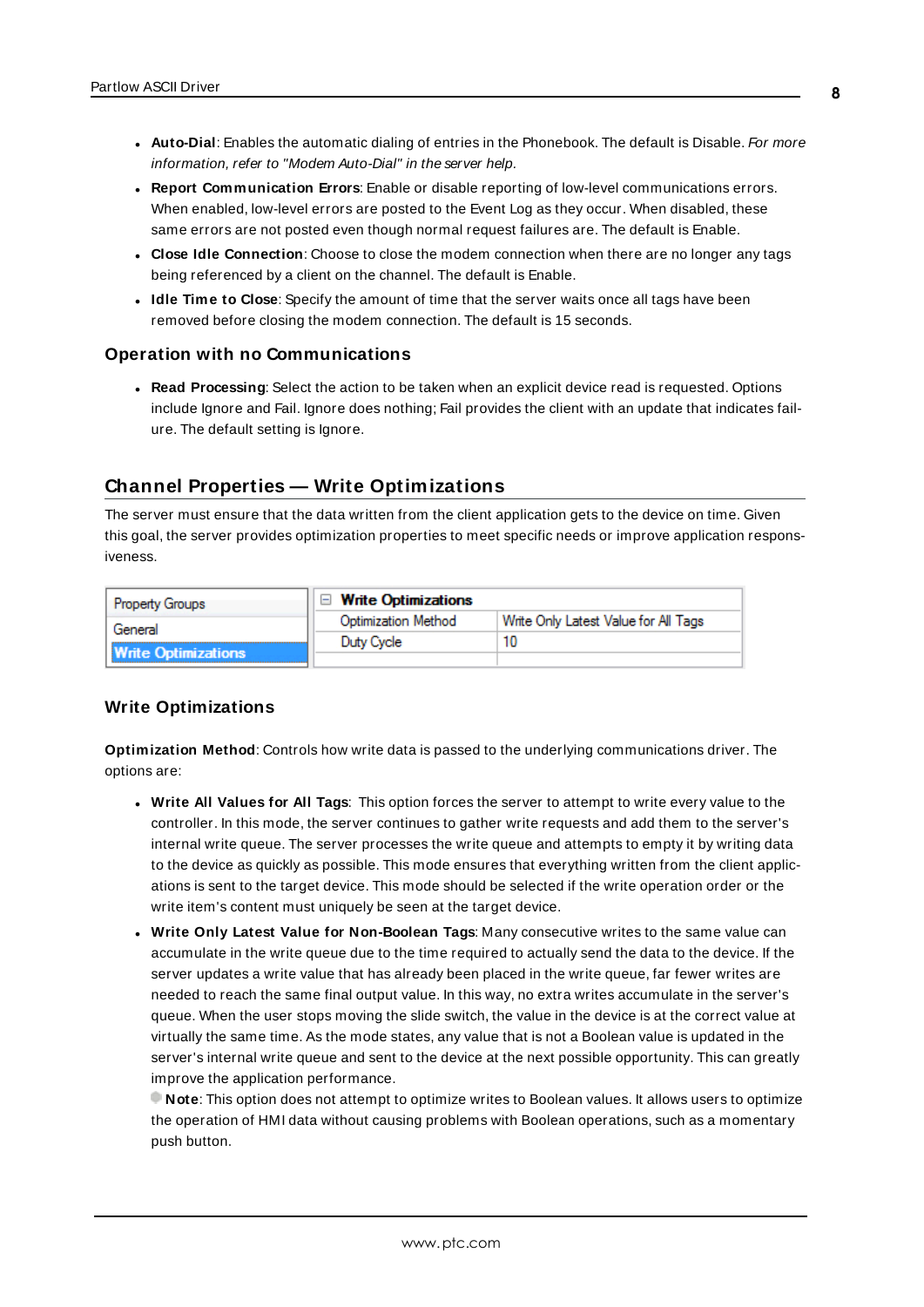**.** Write Only Latest Value for All Tags: This option takes the theory behind the second optimization mode and applies it to all tags. It is especially useful if the application only needs to send the latest value to the device. This mode optimizes all writes by updating the tags currently in the write queue before they are sent. This is the default mode.

**Duty Cycle**: is used to control the ratio of write to read operations. The ratio is always based on one read for every one to ten writes. The duty cycle is set to ten by default, meaning that ten writes occur for each read operation. Although the application is performing a large number of continuous writes, it must be ensured that read data is still given time to process. A setting of one results in one read operation for every write operation. If there are no write operations to perform, reads are processed continuously. This allows optimization for applications with continuous writes versus a more balanced back and forth data flow. **Note**: It is recommended that the application be characterized for compatibility with the write optimization enhancements before being used in a production environment.

# <span id="page-8-0"></span>**Channel Properties — Advanced**

This group is used to specify advanced channel properties. Not all drivers support all properties; so the Advanced group does not appear for those devices.

| <b>Property Groups</b> | Non-Normalized Float Handling |                   |
|------------------------|-------------------------------|-------------------|
| General                | <b>Floating-Point Values</b>  | Replace with Zero |
| Write Optimizations    | <b>Inter-Device Delay</b>     |                   |
| Advanced               | Inter-Device Delay (ms)       |                   |
|                        |                               |                   |

**Non-Normalized Float Handling**: A non-normalized value is defined as Infinity, Not-a-Number (NaN), or as a Denormalized Number. The default is Replace with Zero. Drivers that have native float handling may default to Unmodified. Non-normalized float handling allows users to specify how a driver handles non-normalized IEEE-754 floating point data. Descriptions of the options are as follows:

- <sup>l</sup> **Replace with Zero**: This option allows a driver to replace non-normalized IEEE-754 floating point values with zero before being transferred to clients.
- **· Unmodified**: This option allows a driver to transfer IEEE-754 denormalized, normalized, non-number, and infinity values to clients without any conversion or changes.

**Note:** This property is not available if the driver does not support floating-point values or if it only supports the option that is displayed. According to the channel's float normalization setting, only real-time driver tags (such as values and arrays) are subject to float normalization. For example, EFM data is not affected by this setting.

For more information on the floating-point values, refer to "How To ... Work with Non-Normalized Floating-Point Values" in the server help.

**Inter-Device Delay**: Specify the amount of time the communications channel waits to send new requests to the next device after data is received from the current device on the same channel. Zero (0) disables the delay.

**Note:** This property is not available for all drivers, models, and dependent settings.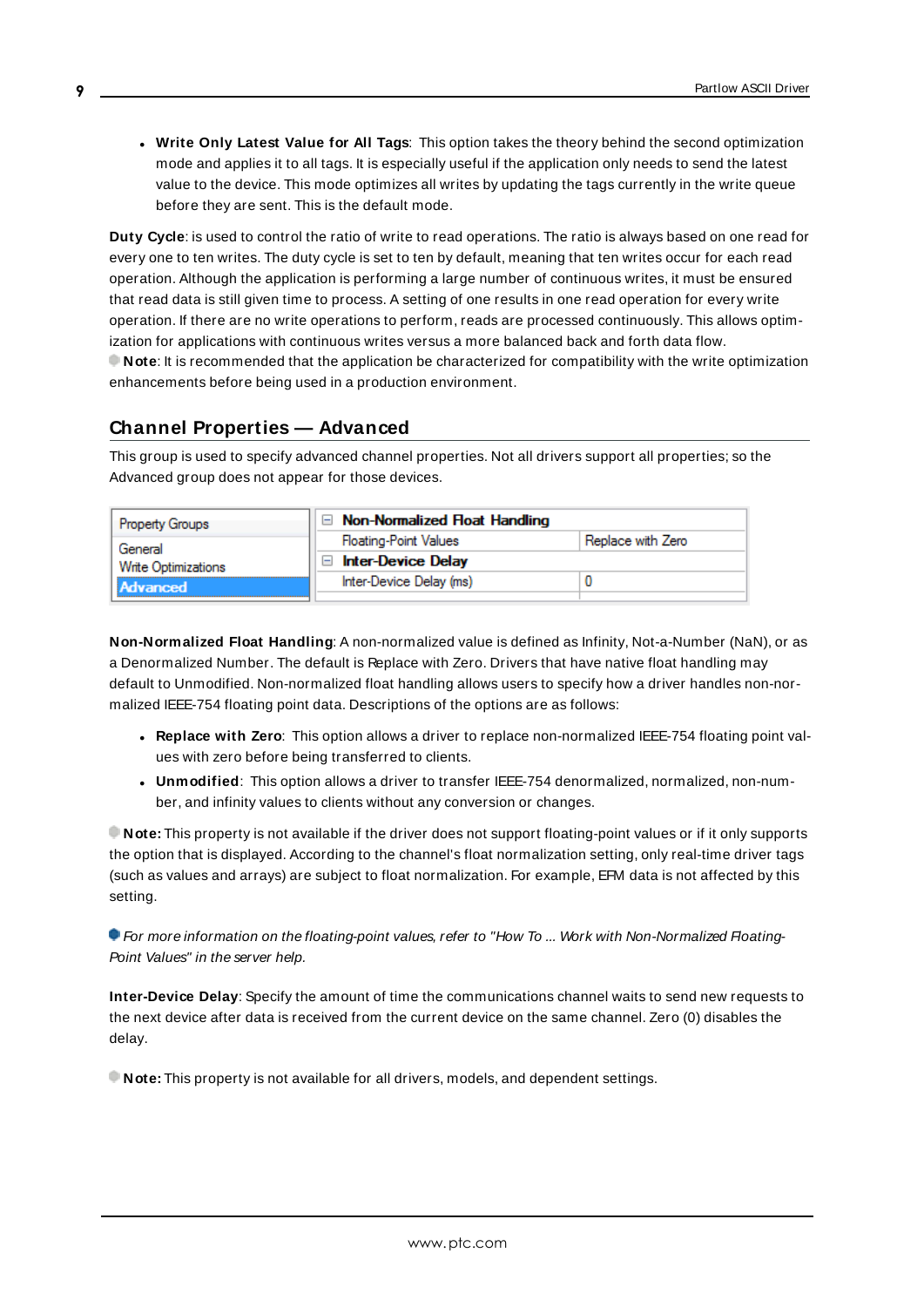### <span id="page-9-0"></span>**Device Properties — General**

A device represents a single target on a communications channel. If the driver supports multiple controllers, users must enter a device ID for each controller.

| Property Groups | <b>Identification</b><br>$=$ |         |
|-----------------|------------------------------|---------|
| General         | Name                         |         |
| Scan Mode       | Description                  |         |
|                 | Channel Assignment           |         |
|                 | Driver                       |         |
|                 | Model                        |         |
|                 | <b>ID</b> Format             | Decimal |
|                 | ID                           |         |

#### <span id="page-9-5"></span>**Identification**

**Name**: Specify the name of the device. It is a logical user-defined name that can be up to 256 characters long and may be used on multiple channels.

**Note**: Although descriptive names are generally a good idea, some OPC client applications may have a limited display window when browsing the OPC server's tag space. The device name and channel name become part of the browse tree information as well. Within an OPC client, the combination of channel name and device name would appear as "ChannelName.DeviceName".

For more information, refer to "How To... Properly Name a Channel, Device, Tag, and Tag Group" in server help.

**Description**: Specify the user-defined information about this device.

<span id="page-9-1"></span>**Many of these properties, including Description, have an associated system tag.** 

<span id="page-9-2"></span>**Channel Assignment**: Specify the user-defined name of the channel to which this device currently belongs.

<span id="page-9-4"></span>**Driver**: Selected protocol driver for this device.

**Model**: Specify the type of device that is associated with this ID. The contents of the drop-down menu depend on the type of communications driver being used. Models that are not supported by a driver are disabled. If the communications driver supports multiple device models, the model selection can only be changed when there are no client applications connected to the device.

**Note:** If the communication driver supports multiple models, users should try to match the model selection to the physical device. If the device is not represented in the drop-down menu, select a model that conforms closest to the target device. Some drivers support a model selection called "Open," which allows users to communicate without knowing the specific details of the target device. For more information, refer to the driver help documentation.

<span id="page-9-3"></span>**ID**: Specify the device's driver-specific station or node. The type of ID entered depends on the communications driver being used. For many communication drivers, the ID is a numeric value. Drivers that support a Numeric ID provide users with the option to enter a numeric value whose format can be changed to suit the needs of the application or the characteristics of the selected communications driver. The format is set by the driver by default. Options include Decimal, Octal, and Hexadecimal.

**Note**: If the driver is Ethernet-based or supports an unconventional station or node name, the device's TCP/IPaddress may be used as the device ID. TCP/IPaddresses consist of four values that are separated by periods, with each value in the range of 0 to 255. Some device IDs are string based. There may be additional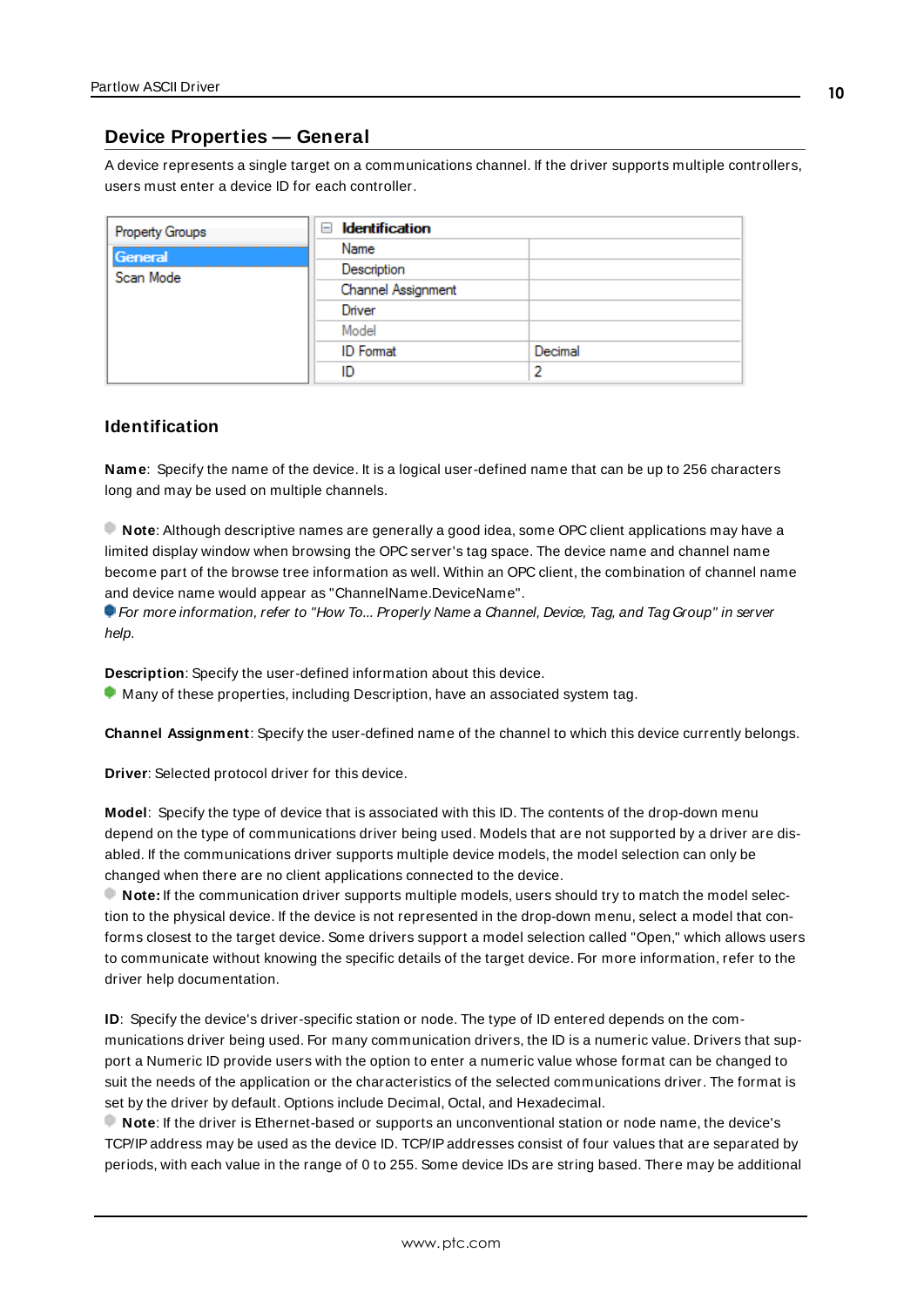properties to configure within the ID field, depending on the driver. For more information, refer to the driver's help documentation.

### <span id="page-10-0"></span>**Operating Mode**

| <b>Property Groups</b> | <b>Identification</b><br>Ŧ                        |        |
|------------------------|---------------------------------------------------|--------|
| General                | <b>Operating Mode</b><br>$\overline{\phantom{0}}$ |        |
| Scan Mode              | Data Collection                                   | Enable |
|                        |                                                   | No     |

<span id="page-10-2"></span>**Data Collection**: This property controls the device's active state. Although device communications are enabled by default, this property can be used to disable a physical device. Communications are not attempted when a device is disabled. From a client standpoint, the data is marked as invalid and write operations are not accepted. This property can be changed at any time through this property or the device system tags.

<span id="page-10-4"></span>**Simulated**: Place the device into or out of Simulation Mode. In this mode, the driver does not attempt to communicate with the physical device, but the server continues to return valid OPC data. Simulated stops physical communications with the device, but allows OPC data to be returned to the OPC client as valid data. While in Simulation Mode, the server treats all device data as reflective: whatever is written to the simulated device is read back and each OPC item is treated individually. The item's memory map is based on the group Update Rate. The data is not saved if the server removes the item (such as when the server is reinitialized). The default is No.

**Notes:**

- 1. This System tag (Simulated) is read only and cannot be written to for runtime protection. The System tag allows this property to be monitored from the client.
- 2. In Simulation mode, the item's memory map is based on client update rate(s) (Group Update Rate for OPC clients or Scan Rate for native and DDEinterfaces). This means that two clients that reference the same item with different update rates return different data.

 Simulation Mode is for test and simulation purposes only. It should never be used in a production environment.

### <span id="page-10-1"></span>**Device Properties — Scan Mode**

The Scan Mode specifies the subscribed-client requested scan rate for tags that require device communications. Synchronous and asynchronous device reads and writes are processed as soon as possible; unaffected by the Scan Mode properties.

| Property Groups | Scan Mode                  |                                    |
|-----------------|----------------------------|------------------------------------|
| General         | Scan Mode                  | Respect Client-Specified Scan Rate |
| Scan Mode       | Initial Updates from Cache | Disable                            |
|                 |                            |                                    |

<span id="page-10-3"></span>**Scan Mode**: Specify how tags in the device are scanned for updates sent to subscribing clients. Descriptions of the options are:

- <sup>l</sup> **Respect Client-Specified Scan Rate**: This mode uses the scan rate requested by the client.
- <sup>l</sup> **Request Data No Faster than Scan Rate**: This mode specifies the value set as the maximum scan rate. The valid range is 10 to 99999990 milliseconds. The default is 1000 milliseconds.

**Note**: When the server has an active client and items for the device and the scan rate value is

**11**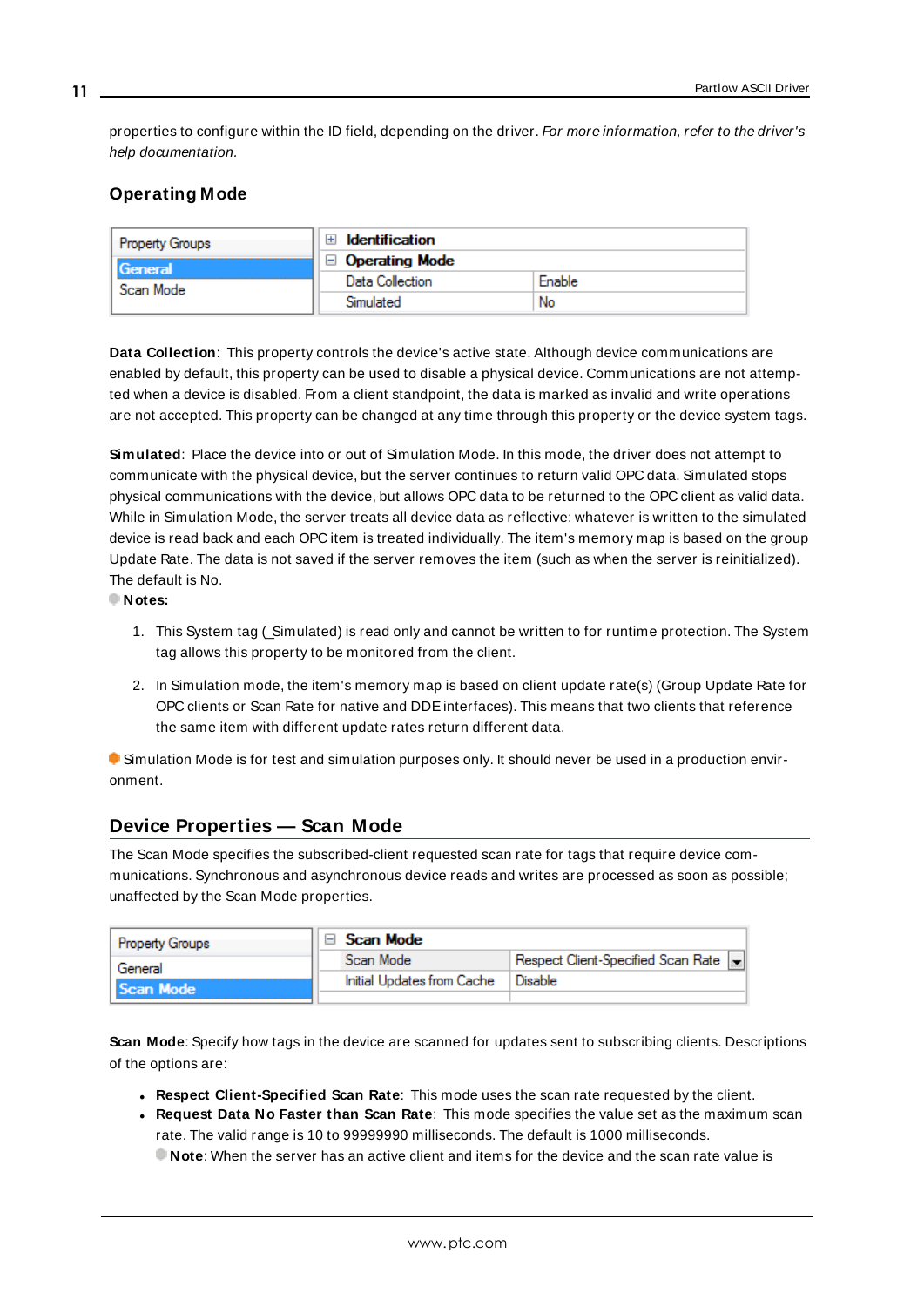increased, the changes take effect immediately. When the scan rate value is decreased, the changes do not take effect until all client applications have been disconnected.

- <span id="page-11-3"></span><sup>l</sup> **Request All Data at Scan Rate**: This mode forces tags to be scanned at the specified rate for subscribed clients. The valid range is 10 to 99999990 milliseconds. The default is 1000 milliseconds.
- <sup>l</sup> **Do Not Scan, Demand Poll Only**: This mode does not periodically poll tags that belong to the device nor perform a read to get an item's initial value once it becomes active. It is the OPC client's responsibility to poll for updates, either by writing to the \_DemandPoll tag or by issuing explicit device reads for individual items. For more information, refer to "Device Demand Poll" in server help.
- <span id="page-11-6"></span><sup>l</sup> **Respect Tag-Specified Scan Rate**: This mode forces static tags to be scanned at the rate specified in their static configuration tag properties. Dynamic tags are scanned at the client-specified scan rate.

<span id="page-11-4"></span>**Initial Updates from Cache**: When enabled, this option allows the server to provide the first updates for newly activated tag references from stored (cached) data. Cache updates can only be provided when the new item reference shares the same address, scan rate, data type, client access, and scaling properties. A device read is used for the initial update for the first client reference only. The default is disabled; any time a client activates a tag reference the server attempts to read the initial value from the device.

### <span id="page-11-1"></span><span id="page-11-0"></span>**Device Properties — Timing**

The device Timing properties allow the driver's response to error conditions to be tailored to fit the application's needs. In many cases, the environment requires changes to these properties for optimum performance. Factors such as electrically generated noise, modem delays, and poor physical connections can influence how many errors or timeouts a communications driver encounters. Timing properties are specific to each configured device.

| <b>Property Groups</b> | □ Communication Timeouts |      |
|------------------------|--------------------------|------|
| General                | Connect Timeout (s)      |      |
| Scan Mode              | Request Timeout (ms)     | 1000 |
| Timing                 | Attempts Before Timeout  |      |
|                        | Timing<br>ь              |      |
| Redundancy             | Inter-Request Delay (ms) |      |

#### <span id="page-11-2"></span>**Communications Timeouts**

**Connect Timeout**: This property (which is used primarily by Ethernet based drivers) controls the amount of time required to establish a socket connection to a remote device. The device's connection time often takes longer than normal communications requests to that same device. The valid range is 1 to 30 seconds. The default is typically 3 seconds, but can vary depending on the driver's specific nature. If this setting is not supported by the driver, it is disabled.

**Note:** Due to the nature of UDP connections, the connection timeout setting is not applicable when communicating via UDP.

<span id="page-11-5"></span>**Request Timeout**: Specify an interval used by all drivers to determine how long the driver waits for a response from the target device to complete. The valid range is 50 to 9,999,999 milliseconds (167.6667 minutes). The default is usually 1000 milliseconds, but can vary depending on the driver. The default timeout for most serial drivers is based on a baud rate of 9600 baud or better. When using a driver at lower baud rates, increase the timeout to compensate for the increased time required to acquire data.

**Attempts Before Timeout**: Specify how many times the driver issues a communications request before considering the request to have failed and the device to be in error. The valid range is 1 to 10. The default is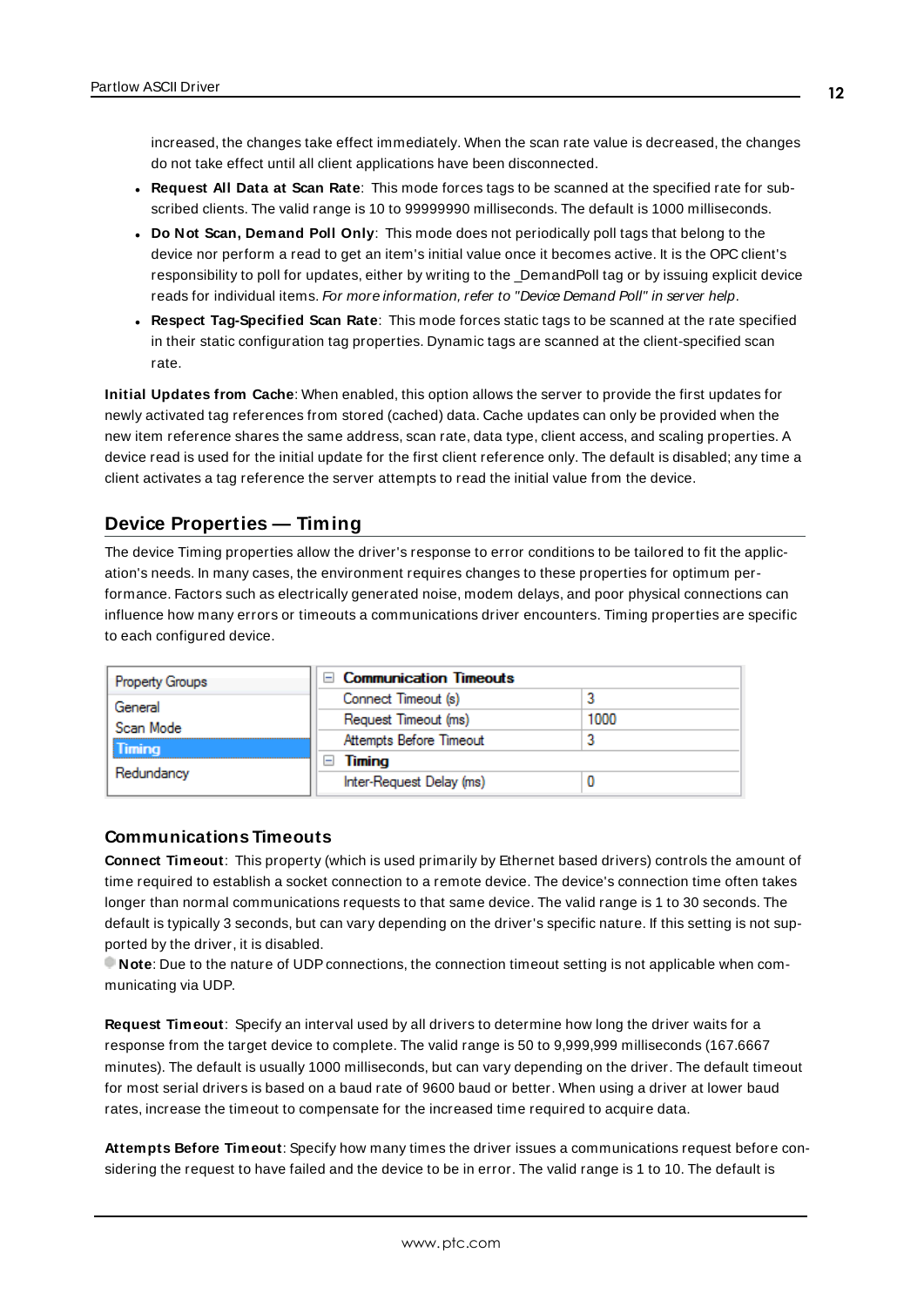<span id="page-12-1"></span>typically 3, but can vary depending on the driver's specific nature. The number of attempts configured for an application depends largely on the communications environment. This property applies to both connection attempts and request attempts.

#### <span id="page-12-5"></span>**Timing**

**Inter-Request Delay**: Specify how long the driver waits before sending the next request to the target device. It overrides the normal polling frequency of tags associated with the device, as well as one-time reads and writes. This delay can be useful when dealing with devices with slow turnaround times and in cases where network load is a concern. Configuring a delay for a device affects communications with all other devices on the channel. It is recommended that users separate any device that requires an interrequest delay to a separate channel if possible. Other communications properties (such as communication serialization) can extend this delay. The valid range is 0 to 300,000 milliseconds; however, some drivers may limit the maximum value due to a function of their particular design. The default is 0, which indicates no delay between requests with the target device.

<span id="page-12-0"></span>**Note**: Not all drivers support Inter-Request Delay. This setting does not appear if it is not available.

# **Device Properties — Auto-Demotion**

The Auto-Demotion properties can temporarily place a device off-scan in the event that a device is not responding. By placing a non-responsive device offline for a specific time period, the driver can continue to optimize its communications with other devices on the same channel. After the time period has been reached, the driver re-attempts to communicate with the non-responsive device. If the device is responsive, the device is placed on-scan; otherwise, it restarts its off-scan time period.

| <b>Property Groups</b> | <b>Auto-Demotion</b>                    |               |  |
|------------------------|-----------------------------------------|---------------|--|
| General                | Demote on Failure                       | <b>Enable</b> |  |
| Scan Mode              | Timeouts to Demote                      |               |  |
| Timina                 | Demotion Period (ms)                    | 10000         |  |
| <b>Auto-Demotion</b>   | Discard Requests when Demoted   Disable |               |  |
|                        |                                         |               |  |

<span id="page-12-2"></span>**Demote on Failure**: When enabled, the device is automatically taken off-scan until it is responding again. **Tip:** Determine when a device is off-scan by monitoring its demoted state using the \_AutoDemoted system tag.

<span id="page-12-6"></span>**Timeouts to Demote**: Specify how many successive cycles of request timeouts and retries occur before the device is placed off-scan. The valid range is 1 to 30 successive failures. The default is 3.

<span id="page-12-3"></span>**Demotion Period**: Indicate how long the device should be placed off-scan when the timeouts value is reached. During this period, no read requests are sent to the device and all data associated with the read requests are set to bad quality. When this period expires, the driver places the device on-scan and allows for another attempt at communications. The valid range is 100 to 3600000 milliseconds. The default is 10000 milliseconds.

<span id="page-12-4"></span>**Discard Requests when Demoted**: Select whether or not write requests should be attempted during the off-scan period. Disable to always send write requests regardless of the demotion period. Enable to discard writes; the server automatically fails any write request received from a client and does not post a message to the Event Log.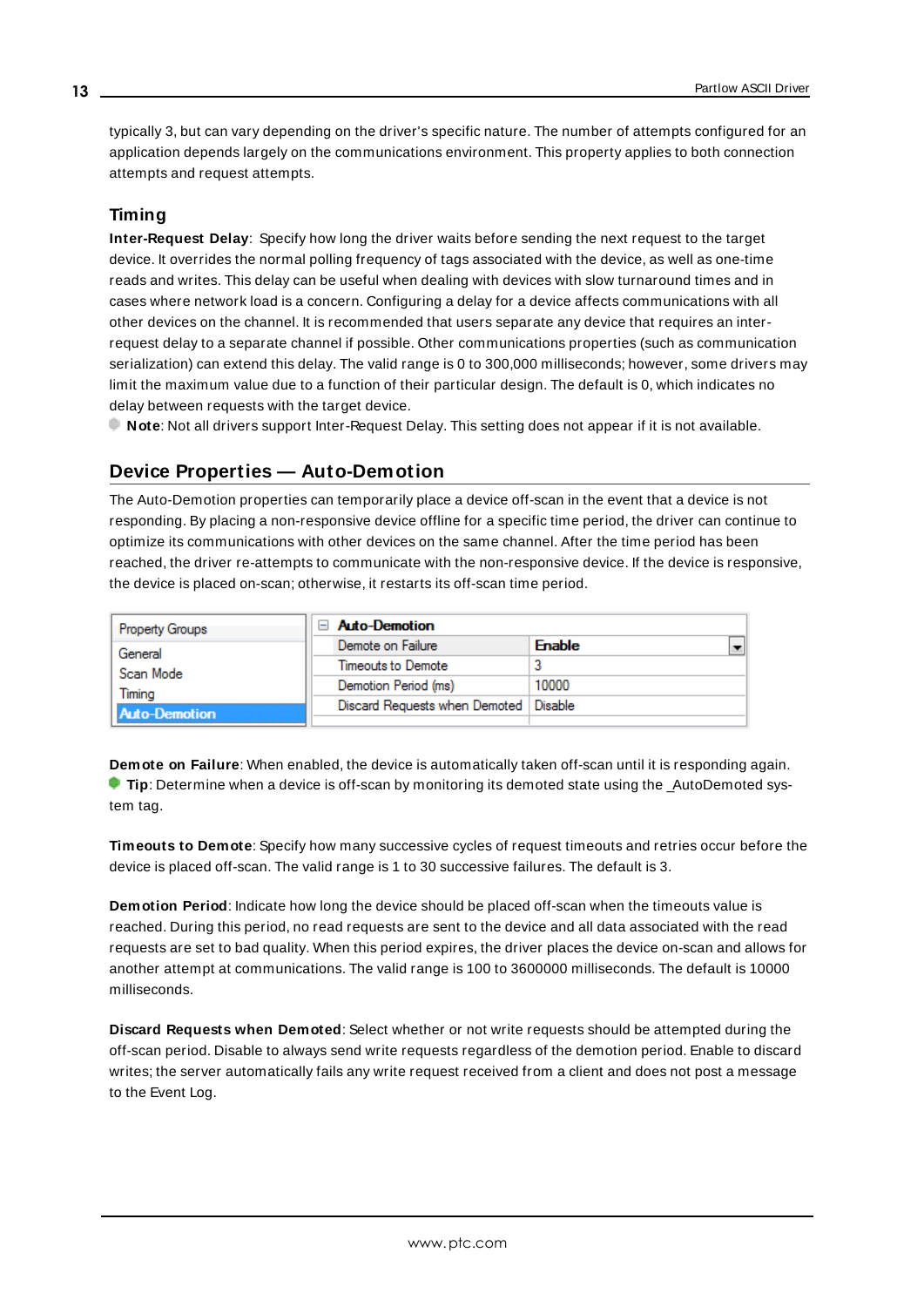# <span id="page-13-0"></span>**Device Properties — Redundancy**

| <b>Property Groups</b>     | Redundancy<br>$=$      |                                    |
|----------------------------|------------------------|------------------------------------|
| General                    | Secondary Path         | <b>Channel</b> Device1<br>$\cdots$ |
| Scan Mode                  | <b>Operating Mode</b>  | Switch On Failure                  |
| Timing                     | Monitor Item           |                                    |
| Auto-Demotion              | Monitor Interval (s)   | 300                                |
| Tag Generation             | Return to Primary ASAP | Yes                                |
| <b>Tag Import Settings</b> |                        |                                    |
|                            |                        |                                    |
| Redundancy                 |                        |                                    |

Redundancy is available with the Media-Level Redundancy Plug-In.

Consult the website, a sales representative, or the **user [manual](https://www.kepware.com/getattachment/35461efd-b53a-4219-a109-a89fad20b230/media-level-redundancy-manual.pdf)** for more information.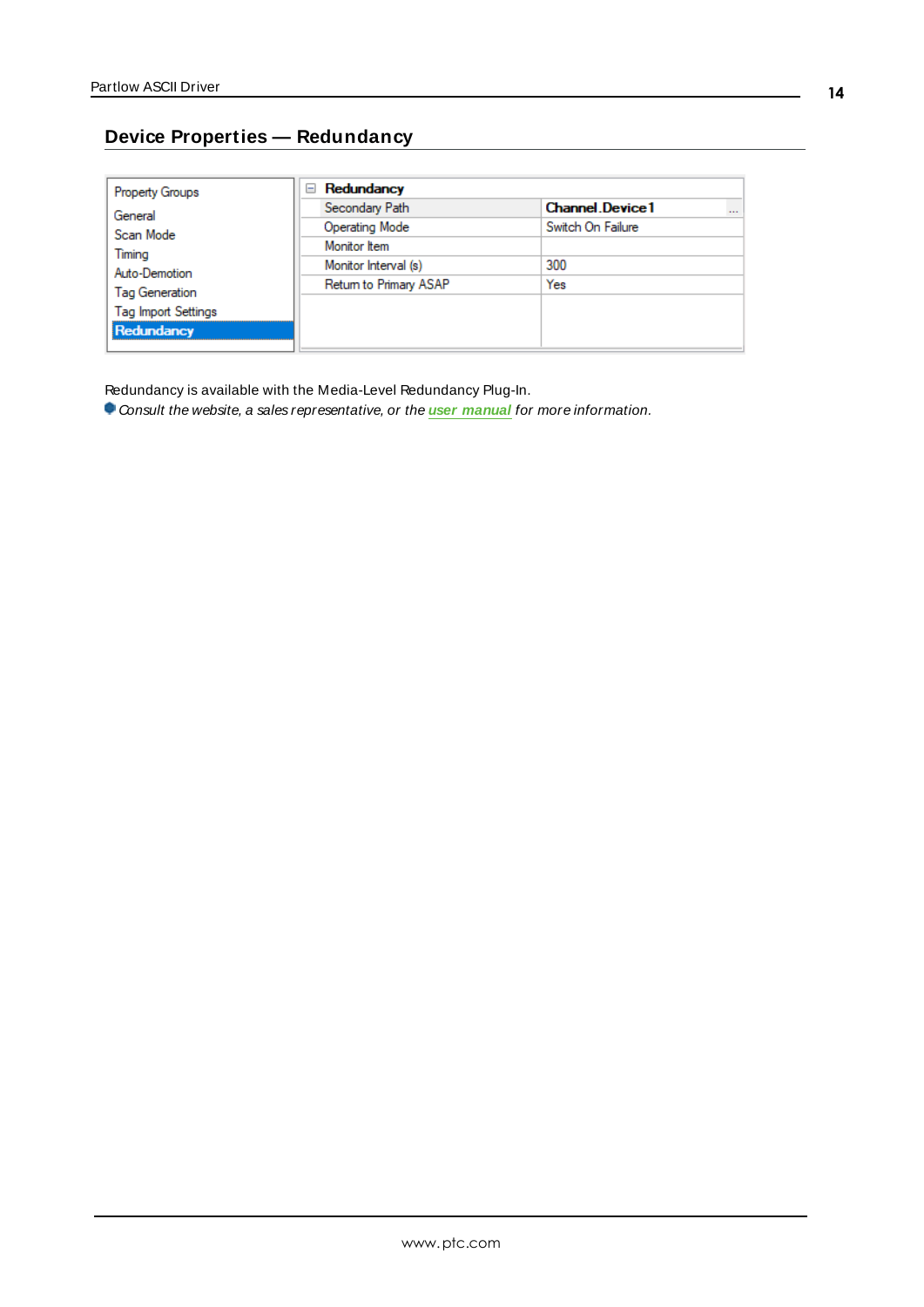# <span id="page-14-0"></span>**Data Types Description**

<span id="page-14-3"></span><span id="page-14-2"></span><span id="page-14-1"></span>

| Data Type    | <b>Description</b>                                                       |
|--------------|--------------------------------------------------------------------------|
|              | Unsigned 32-bit value                                                    |
| <b>DWord</b> | bit 0 is the low bit<br>bit 31 is the high bit                           |
|              | Signed 32-bit value                                                      |
| Long         | bit 0 is the low bit<br>bit 30 is the high bit<br>bit 31 is the sign bit |
| <b>Float</b> | 32-bit floating point value.                                             |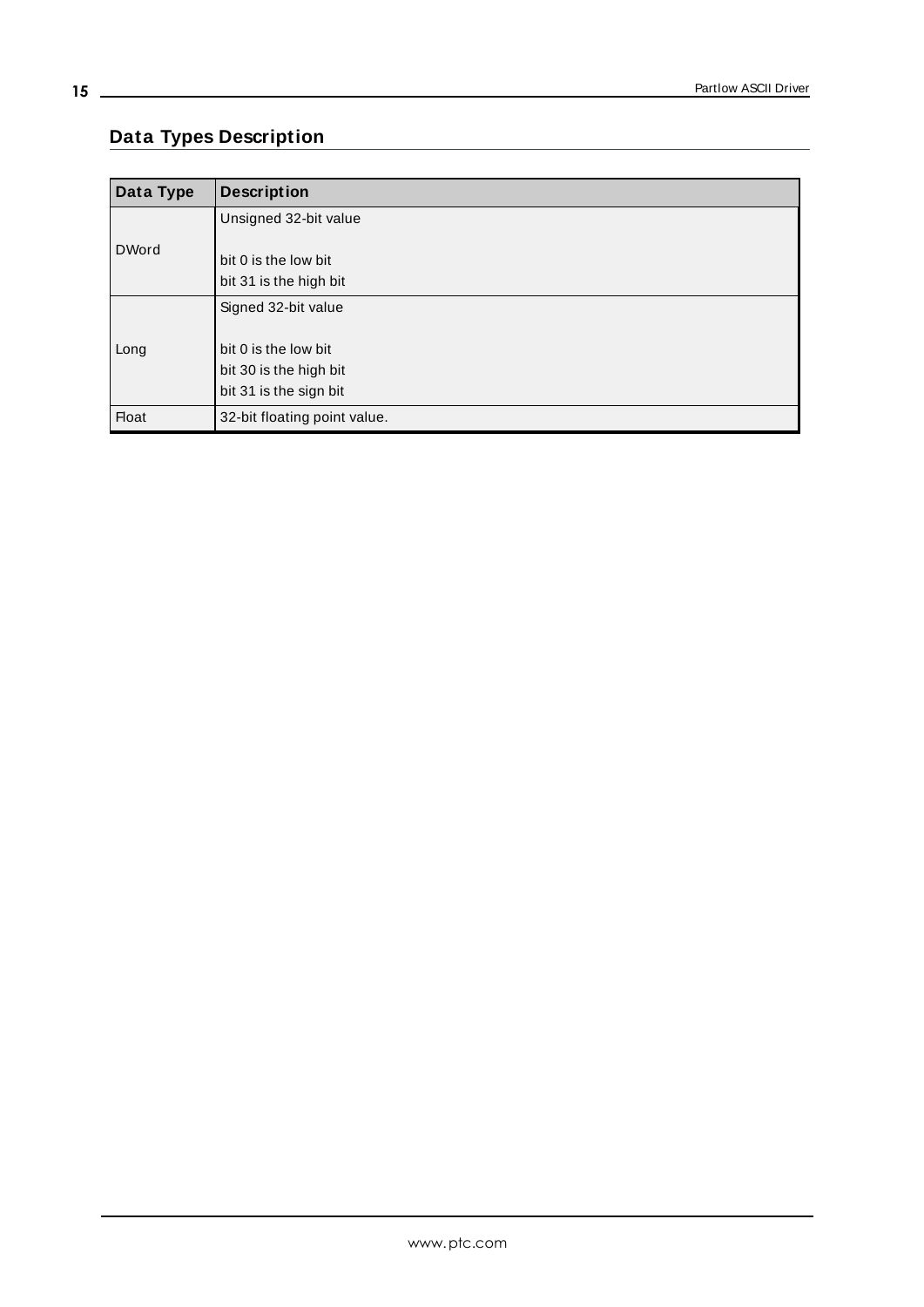### <span id="page-15-0"></span>**Address Descriptions**

The Partlow ASCII protocol supports the following addresses. The default data types are shown in **bold**.

| Address Range* | Data Type                       | Access** |
|----------------|---------------------------------|----------|
| $ 000 - 999 $  | Long, DWord, Float   Read/Write |          |

\* See the address list below.

\* \* The actual address in the device may be Read Only. In this case, the device rejects the write and a message is posted to the event log. Address ranges 100 to 199 will be treated as write-only; any attempt to read from this range will echo back the last value written to the address.

| <b>C/P Code</b> | <b>Description</b>       | <b>Value/Range</b>                  |
|-----------------|--------------------------|-------------------------------------|
| 0XX             | Status Inquiry           | <b>See Status Word Notes</b>        |
| 001             | Status Word 1            | <b>See Status Word Notes</b>        |
| 003             | Status Word 2            | <b>See Status Word Notes</b>        |
| 002             | Status Word 3            | See Status Word Notes               |
| 004             | <b>Error Status</b>      | 0 Error Condition<br>N Error Number |
| 005             | <b>Engineering Units</b> | $0 = C$<br>$1 = F$<br>$2 =$ Units   |

#### **Command/Parameter Codes**

#### **1xxProcedure**

| <b>C/P Code</b> | <b>Description</b> | <b>Value/Range</b>               |
|-----------------|--------------------|----------------------------------|
|                 |                    | $0=Off$                          |
| 101             | Set Mode           | $1 =$ Control (or Operate)       |
|                 |                    | $2 =$ Manual (Stand-By)          |
| 102             | Set Keypad Lock    | $0 =$ Unlocked                   |
|                 |                    | $1 =$ Locked                     |
| 103             | Set Enable         | See Appendix 4, Page 32          |
| 104             | Set Local/Remote*  | $0 =$ Local                      |
|                 |                    | $1 =$ Remote                     |
| 105             | Initiate Profile** | Continue N Profile Number 1 to 8 |
| 106             | Set Run/Hold***    | 0 Hold 1 Run                     |

\* Invalid command if remote setpoint is not selected in Program Mode.

\*\* Invalid command if a profile is being executed or the unit is not a profiler.

\*\*\* Invalid command if a profile is not being executed or the unit is not a profiler.

#### **2xx Read Only Parameters**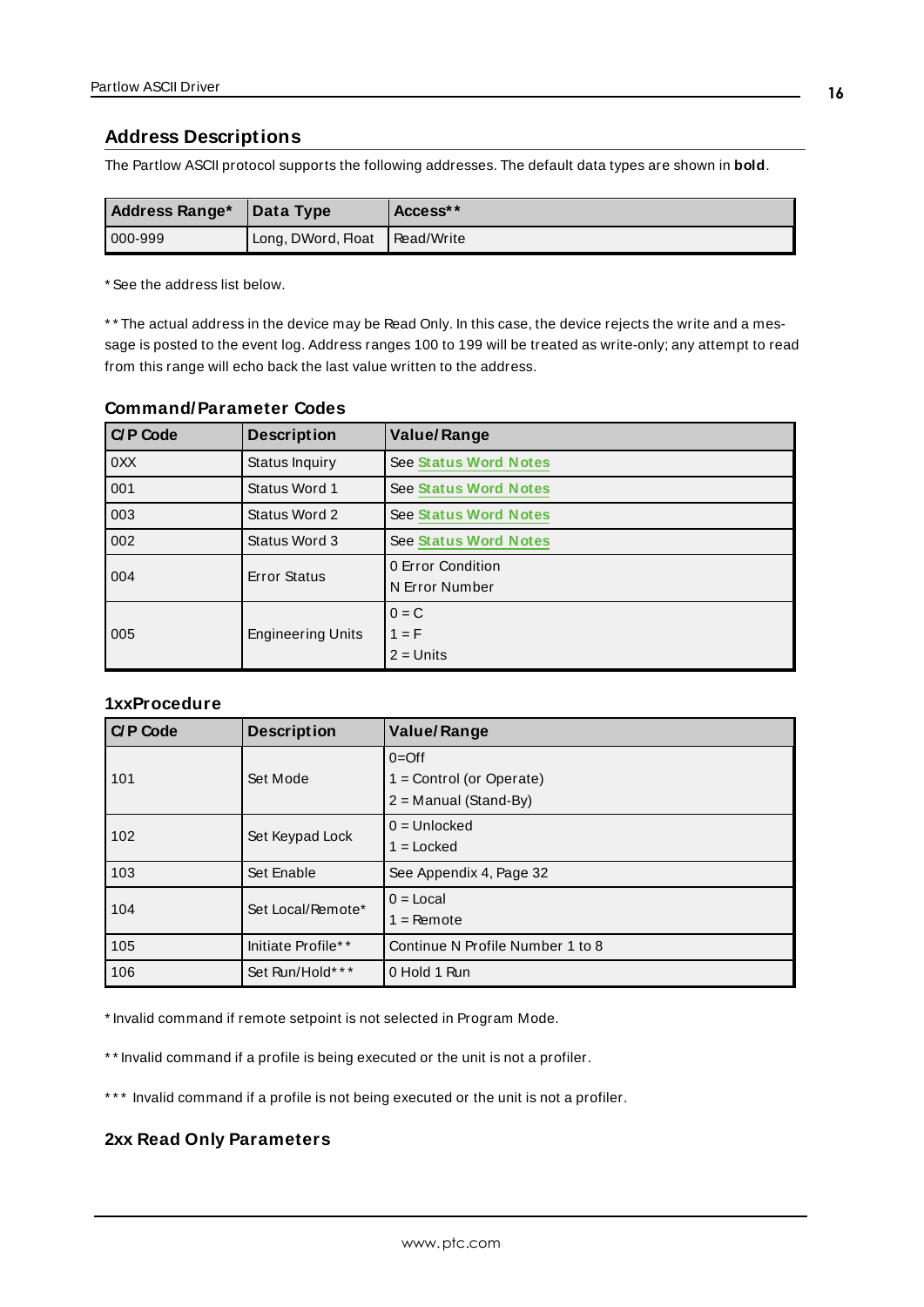| <b>C/P Code</b> | <b>Description</b> | <b>Value/Range</b>                                   |
|-----------------|--------------------|------------------------------------------------------|
| 201             | Proc               | Process Value-Filtered                               |
|                 | in <sub>PS</sub>   | Input Select                                         |
| 202             | isil               | Input Select, Input 1 (for MRC7700 only)             |
|                 | icor               | Input Correction                                     |
| 203             | icil               | Input Correction, input 1 (for MRC7700 only)         |
| 204             | outi               | Output 1                                             |
| 205             | out <sub>2</sub>   | Output 2                                             |
|                 | out3               | Output 3                                             |
| 206             | ALI                | Alarm 1 (for MRC7000, 7700 only)                     |
| 207             | AL <sub>2</sub>    | Alarm 2 (for MRC7000, 7700 only)                     |
| 208             | dPoS               | <b>Decimal Position</b>                              |
| 209             | Euu                | <b>Engineering Units Upper Value</b>                 |
| 210             | <b>EuL</b>         | <b>Engineering Units Lower Value</b>                 |
| 211             | rSP                | Remote Setpoint (not applicable for MIC6000)         |
| 212             | <b>r</b> SPu       | Remote Setpoint Upper Value (N/A MIC6000)            |
| 213             | <b>RSPL</b>        | Remote Setpoint Lower Value (N/A MIC6000)            |
| 214             | rrH                | Remote Run/Hold (for MIC6000, MRC7000,<br>7700 only) |
| 215             | Crt                | Chart Rotation Time (for MRC7000, 7700 only)         |
| 216             | Cru                | Chart Range Upper Value (for MRC7000,<br>7700 only)  |
| 217             | CrL                | Chart Range Lower Value (for MRC7000,<br>7700 only)  |
| 218             | <b>PENS</b>        | Pen Select (for MRC7700 only)                        |
| 219             | rHC                | RH Correction (for MRC7700 only)                     |
| 220             | iSi2               | Input Select Input 2 (for MRC 7700 only)             |
| 221             | iCi <sub>2</sub>   | Input Correction Input 2 (for MRC 7700 only)         |

# **3XX Read/Write Parameters**

| <b>C/P Code</b> | <b>Description</b> | Value/Range                                                           |
|-----------------|--------------------|-----------------------------------------------------------------------|
|                 | SPrd               | Spread/Second Output Pos. (for MIC2000, 6000)                         |
| 301             | sop                | Spread/Seconds Output Pos. (for MIC8000, 8200, MRC7000,<br>7700 only) |
| 302             | PAL                | Process Alarm                                                         |
|                 | PAL <sub>1</sub>   | Process Alarm (for MRC7000, 7700)                                     |
| 303             | dAL                | <b>Deviation Alarm</b>                                                |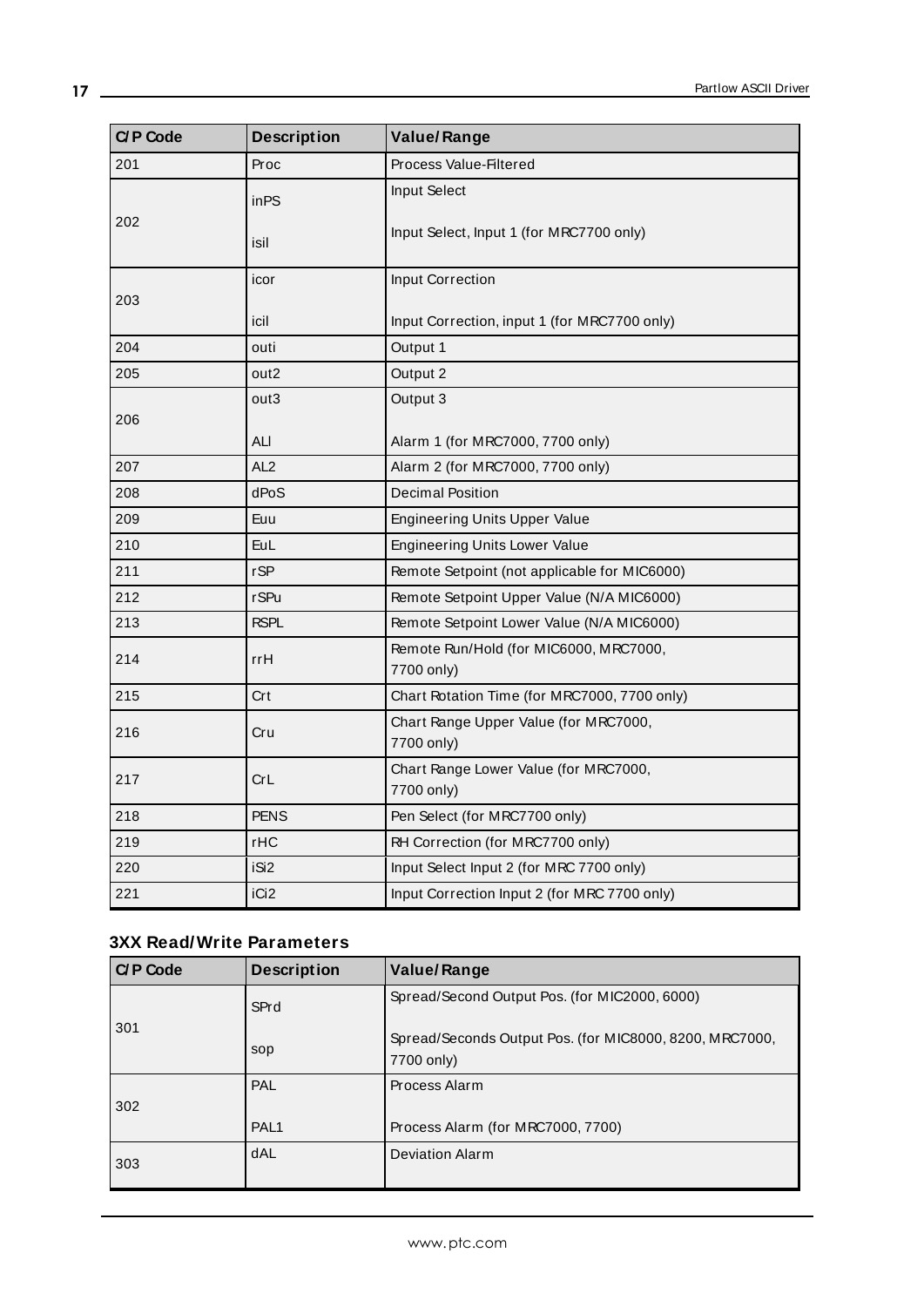| <b>C/P Code</b> | <b>Description</b> | <b>Value/Range</b>                                                      |
|-----------------|--------------------|-------------------------------------------------------------------------|
|                 | <b>dALI</b>        | Deviation Alarm (for MRC7000, 7700 only)                                |
| 304             | dbAL               | <b>Deviation Alarm</b>                                                  |
|                 | bALI               | Deviation Alarm (for MRC7000, 7700 only)                                |
| 305             | PAL <sub>2</sub>   | Process Alarm 2 (for MRC7000, 7700 only)                                |
| 306             | dAL <sub>2</sub>   | Deviation Alarm 2 (for MRC7000, 7700 only)                              |
| 307             | bAL <sub>2</sub>   | Deviation Band Alarm 2 (for MRC7000, 7700 only)                         |
| 308             | Pbl                | 1st Out Band Width                                                      |
| 309             | Pb2                | 2nd Out Band Width                                                      |
| 310             | <b>rSEt</b>        | <b>Manual Reset</b>                                                     |
|                 | ArSt               | Auto Reset                                                              |
| 311             | ArSI               | Auto Reset, Output 1 (for MIC8000, 8200, MRC7000, 7700<br>only)         |
|                 | rAtE               | Rate                                                                    |
| 312             | rt1                | Rate, Output 1 (for MIC8000, 8200, MRC7000, 7700 only)                  |
| 313             | Cti                | Cycle Time-1st Output                                                   |
| 314             | Ct2                | Cycle Time-2nd Output                                                   |
| 315             | <b>SENS</b>        | P.P.Sensitivity                                                         |
| 316             | <b>FoP</b>         | <b>First Out Position</b>                                               |
| 317             | ol PL              | Output 1 Percent Upper Limit                                            |
|                 | olul               | Output 1 Percent Upper Limit (for MIC8000, 8200, MRC7000,<br>7700 only) |
| 318             | ol LL              | Output 1 Percent Lower Limit (for MIC8000, 8200, MRC7000,<br>7700 only) |
|                 | o2PL               | Output 2 Percent Upper Limit                                            |
| 319             | o <sub>2u</sub> L  | Output 2 Percent Upper Limit (for MIC8000, 8200, MRC7000,<br>7700 only) |
| 320             | o2LL               | Output 2 Percent Lower Limit (for MIC8000, 8200, MRC7000,<br>7700 only) |
| 321             | diSP               | <b>Display Select</b>                                                   |
|                 | <b>HySt</b>        | Hysteresis                                                              |
| 322             | <b>HyCo</b>        | Hysteresis (for MRC7000, 7700 only)                                     |
| 323             | HyAo               | <b>Hysteresis For Alarm Outputs</b>                                     |
|                 | SPL                | Setpoint Upper Limit                                                    |
| 324             | <b>SPUL</b>        | Setpoint Upper Limit (for MIC8000, 8200, MRC7000, 7700<br>only)         |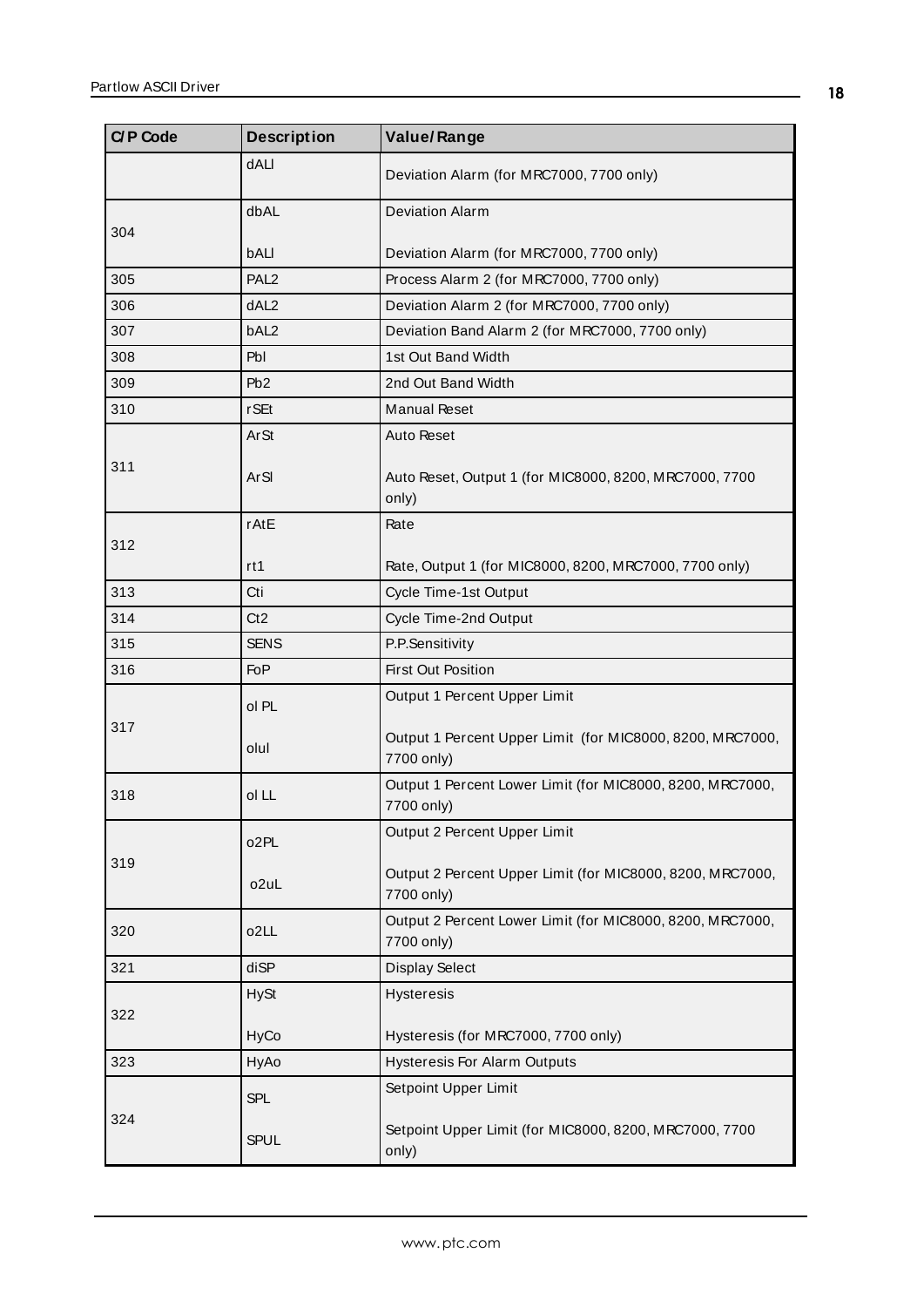| <b>C/P Code</b> | <b>Description</b> | <b>Value/Range</b>                                                               |
|-----------------|--------------------|----------------------------------------------------------------------------------|
| 325             | <b>SPLL</b>        | Setpoint Lower Limit                                                             |
| 326             | AtFr               | <b>Automatic Transfer</b>                                                        |
| 327             |                    | Not Assigned                                                                     |
| 328             |                    | Not Assigned                                                                     |
| 329             | <b>SPrr</b>        | Setpoint Ramp Rate (for MIC2000, 8000, 8200only)                                 |
| 330             | <b>PFF</b>         | <b>Process Filter Factor</b>                                                     |
| 331             | P <sub>1</sub> EC  | Proportional Output 1 Action on Error (for MIC8000, 8200,<br>MRC7000, 7700 only) |
| 332             | P <sub>2</sub> EC  | Proportional Output 2 Action on Error (for MIC8000, 8200,<br>MRC7000, 7700 only) |
| 333             | Ar <sub>S2</sub>   | Auto Reset-Output 2                                                              |
| 334             | rt <sub>2</sub>    | Rate Output 2                                                                    |
| 335             | baro               | <b>Barometric Pressure</b>                                                       |
| 336             | CCon               | Communication Configuration                                                      |

### **4XXREAD/WRITE-SOMETIMES PARAMETERS\***

| C/P Code | <b>Description</b> | Value/Range            |
|----------|--------------------|------------------------|
| 401      | <b>SP</b>          | Setpoint               |
| 402      | Pol                | Percent Output 1       |
| 403      | Po <sub>2</sub>    | Percent Output 2       |
| 404      | SP <sub>2</sub>    | Setpoint 2 (8200 only) |

\* See conditions below.

### **5xx READ/WRITE-SOMETIMESPARAMETERS**

| $C$ P Code | <b>Description</b> | <b>Value/Range</b>       |
|------------|--------------------|--------------------------|
| 501        | rtr                | Ramp Time Remaining      |
| 502        | Str                | Soak Time Remaining      |
| 503        | Pn                 | Profile Number           |
| 504        | Sn                 | Segment Number           |
| $505*$     | <b>PLCT</b>        | Profile Loop Count       |
| 506        | Ptb                | Profile Time Base        |
| 507        | PiA                | Profile Interrupt Action |

\* For Profile Continue Only.

#### **Conditions Under Which Write is Permitted**

| I C/P Code | <b>Description</b>         |
|------------|----------------------------|
| 401        | Remote Setpoint Not Active |
| 402        | Operating in Manual Mode   |
| 403        | Operating in Manual Mode   |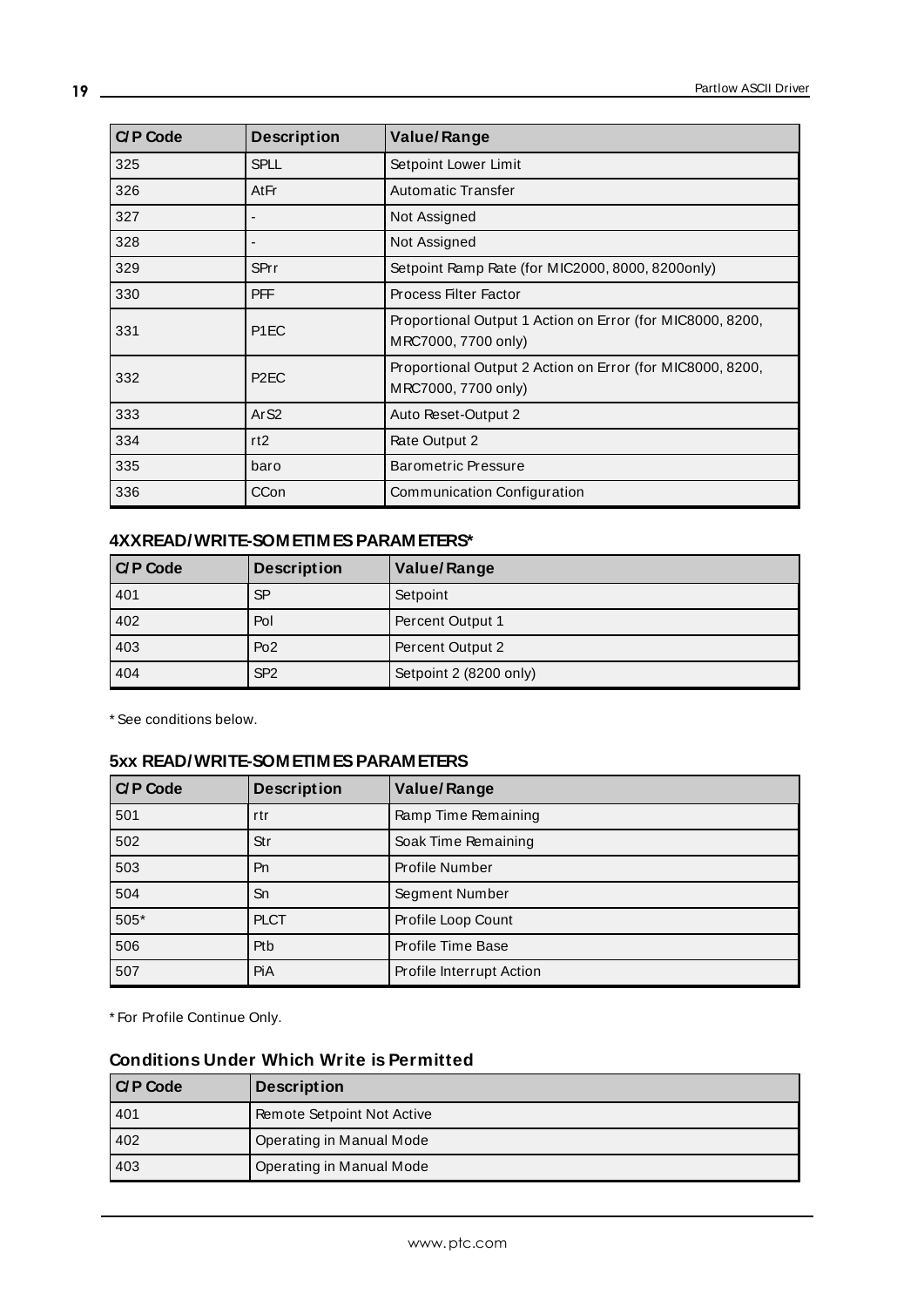| $C$ P Code | <b>Description</b> |
|------------|--------------------|
| 404        | No Profile Active  |
| 501        | No Profile Active  |
| 502        | No Profile Active  |
| 503        | No Profile Active  |
| 504        | No Profile Active  |
| 505        | No Profile Active  |
| 506        | No Profile Active  |
| 507        | No Profile Active  |

#### **Notes:**

- Parameters that do not apply to a particular instrument will be considered invalid.
- This Profile Loop Count applies to the profile status or Profile Continue Mode and not the value stored in the profile data table accessible by Profile Entry mode.

| <b>C/P Code</b> | <b>Description</b> | <b>Value/Range</b>                                          |
|-----------------|--------------------|-------------------------------------------------------------|
| 601             | Pn                 | Profile Number                                              |
| 602             | nS                 | Number of Segments                                          |
| 603             | <b>PLCT</b>        | Profile Loop Count                                          |
| 604             | dhru               | Deviation Hold After Ramp Up For Pen 1                      |
| 605             | dhrd               | Deviation Hold After Ramp Down For Pen 1                    |
| 606             | dhru               | Deviation Hold After Ramp Up For Pen 2                      |
| 607             | dhrd               | Deviation Hold After Ramp Down For Pen 2                    |
| 608             | PEnd               | Profile End Control                                         |
| 609             | $\star$            | Segment Number                                              |
| 610             | rt                 | Ramp Time                                                   |
| 611             | <b>SP</b>          | Setpoint (For Pen 1 on 7XXX)                                |
| 612             | <b>SP</b>          | Setpoint For Pen 2**                                        |
| 613             | EI.                | Event Output 2 During Ramp $0 =$ Off $1 =$ On               |
| 614             | E2                 | Event Output 2 During Ramp $0 =$ Off 1 = On                 |
| 615             | E <sub>3</sub>     | Event Output 3 During Ramp 0 = Off 1 = On                   |
| 616             | St                 | Soak Time                                                   |
| 617             | EI.                | Event Output 1 During Soak 0 = Off 1 = On                   |
| 618             | E2                 | Event Output 2 During Soak 0 = Off 1 = On                   |
| 619             | E <sub>3</sub>     | Event Output 3 During Soak $0 = \text{Off } 1 = \text{On }$ |
| 620**           | E <sub>4</sub>     | Event Output 4 During Ramp $0 =$ Off $1 =$ On               |
| 621**           | E <sub>5</sub>     | Event Output 5 During Ramp $0 =$ Off $1 =$ On               |
| 622**           | E <sub>6</sub>     | Event Output 6 During Ramp $0 =$ Off $1 =$ On               |
| 623**           | E <sub>4</sub>     | Event Output 4 During Soak $0 =$ Off 1 = On                 |

#### **6xx Read/Write Profile Data Parameters**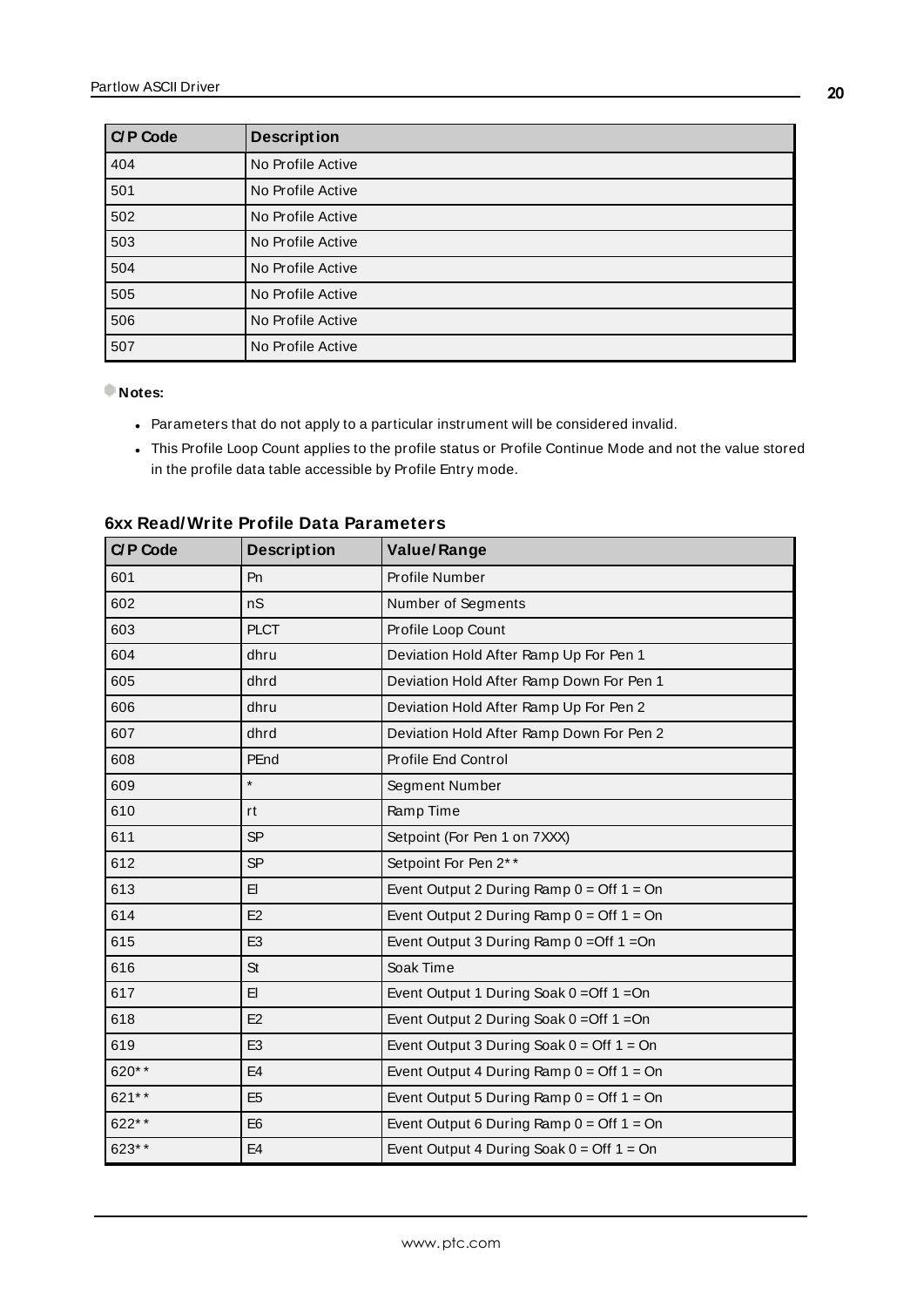| I C/P Code | <b>Description</b> | Value/Range                                                 |
|------------|--------------------|-------------------------------------------------------------|
| 624**      | E <sub>5</sub>     | Event Output 5 During Soak $0 =$ Off 1 = On                 |
| 625**      | E <sub>6</sub>     | Event Output 6 During Soak $0 = \text{Off } 1 = \text{On }$ |

\* The Profile Number and Segment Number parameter values specify to which profile and segment subsequent data, via commands 602 thru 625 apply. None of the above codes or parameters apply to profile status or the Profile Continue mode. They only apply to sending or retrieving profile data as ft is stored via the Profile Entry mode.

\* \* MRC 7XXX instruments only.

| <b>C/P Code</b> | <b>Description</b>       | <b>Value/Range</b>             |
|-----------------|--------------------------|--------------------------------|
| 701             |                          | <b>Tab Number Verification</b> |
| 702             | $\overline{a}$           | <b>Matrix Number</b>           |
| 703             | $\overline{\phantom{a}}$ | <b>Matrix Number</b>           |
| 704             |                          | <b>Matrix Number</b>           |
| 705             | dPoS                     | <b>Decimal Position</b>        |
| 706             | inPS                     | Input Select                   |
| 707             | icor                     | Input Correction               |
| 708             | <b>PENS</b>              | Pen Select                     |
| 709             | rHC                      | <b>Relative Humidity</b>       |
| 710             | outl                     | Output 1                       |
|                 | ol PL                    | Output 1 (percent upper limit) |
| 711             |                          |                                |
|                 | olul                     | Output 1 (percent upper limit) |
| 712             | ol LL                    | Output 1 (percent lower limit) |
| 713             | out <sub>2</sub>         | Output 2                       |
| 714             | o <sub>2</sub> PL        | Output 2 (percent upper limit) |
|                 | o2uL                     | Output 2 (percent upper limit) |
| 715             | o <sub>2</sub> LL        | Output 2 (percent lower limit) |
|                 | out3                     | Output 3                       |
| 716             |                          |                                |
|                 | ALI                      | Alarm 1                        |
| 717             | AL <sub>2</sub>          | Alarm <sub>2</sub>             |
| 718             | diSP                     | <b>Display Select</b>          |
| 719             | Euu                      | <b>Engineering Units Upper</b> |
| 720             | <b>EuL</b>               | <b>Engineering Units Lower</b> |
|                 | <b>HySt</b>              | Hysteresis, Control outputs    |
| 721             | HyCo                     | Hysteresis, Control outputs    |
| 722             | HyAo                     | Hysteresis, Alarm Outputs      |
| 723             | rSP                      | Remote Setpoint                |

### **7xx and 8xx Commands Apply to the Total Access Communications Option Only**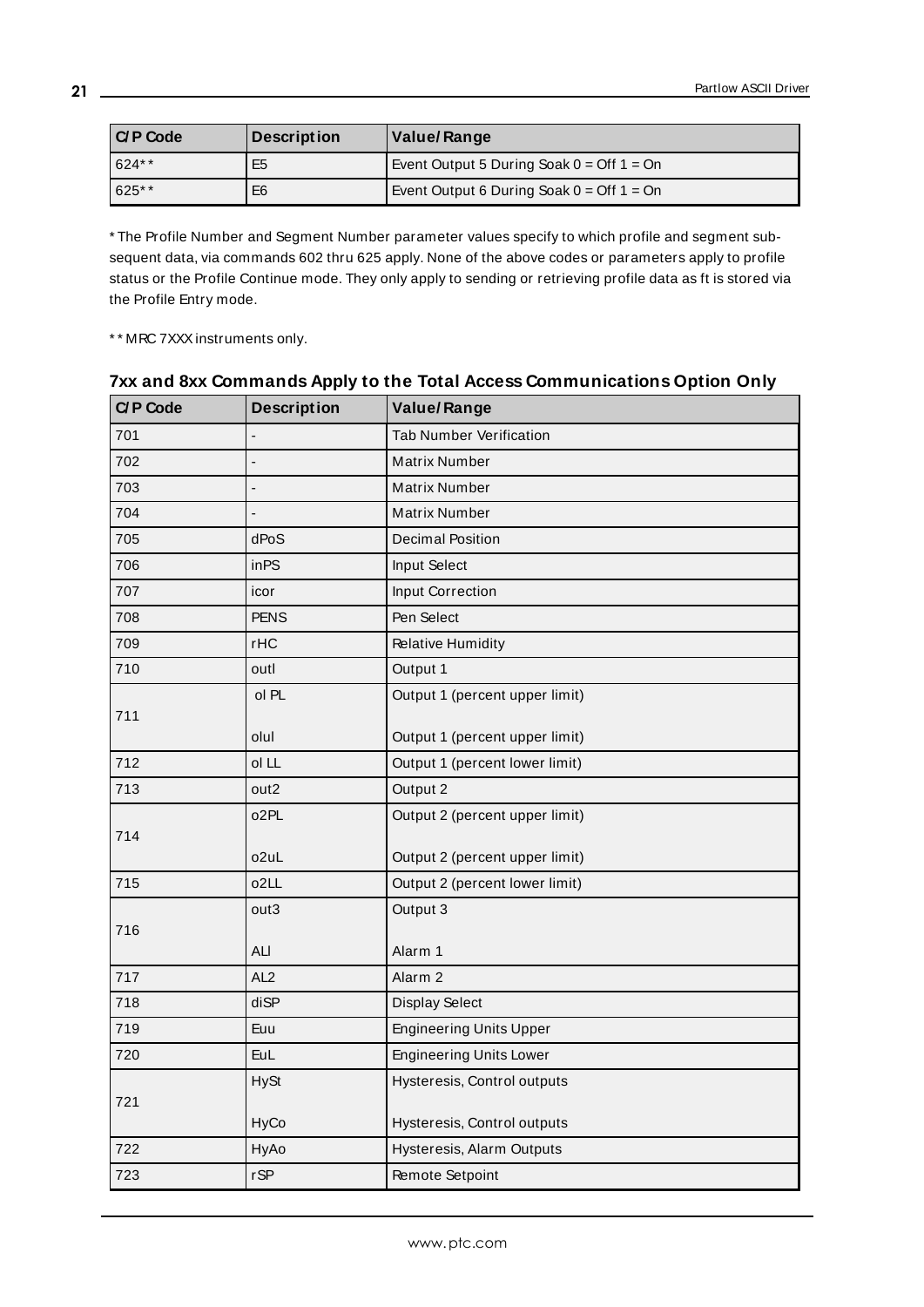| <b>C/P Code</b> | <b>Description</b> | <b>Value/Range</b>                  |
|-----------------|--------------------|-------------------------------------|
|                 | <b>SPC</b>         | Setpoint Configuration              |
| 724             | <b>rSPu</b>        | Remote Setpoint Upper Value         |
| 725             | <b>RSPL</b>        | Remote Setpoint Lower Value         |
|                 | <b>SPL</b>         | Setpoint Limit                      |
| 726             |                    |                                     |
|                 | <b>SPUL</b>        | Setpoint Upper Limit                |
| 727             | <b>SPLL</b>        | Setpoint Lower Limit                |
| 728             | AtFr               | <b>Auto Transfer</b>                |
| 729             | <b>FSCN</b>        | Fast Scan                           |
| 730             | Prnd               | Process Value Rounding              |
| 731             | dFF                | Display Filter Factor               |
| 732             | <b>PFF</b>         | Process Filter Factor               |
| 733             | Pout               | Process Output                      |
| 734             | Pou                | Process Output Upper Value          |
| 735             | PoL                | Process Output Lower Value          |
| 736             | Cru                | Chart Range Upper                   |
| 737             | CrL                | Chart Range Lower                   |
| 738             | PorA               | Percent Output Relay Actuation      |
| 739             | <b>POAP</b>        | Percent Output Actuation Point      |
| 740             | PI EC              | Percent Output 1 on error condition |
| 741             | P <sub>2</sub> EC  | Percent Output 1 on error condition |
| 742             | <b>PAEC</b>        | Pen Action on Error Condition       |
| 743             | SPrr               | Setpoint Ramp Rate                  |
| 744             | rLyA               | Relay A Assignment                  |
| 745             | rlyb               | Relay A Assignment                  |
| 746             | rLyC               | Relay C Assignment                  |
| 747             | rlyd               | Relay D Assignment                  |
| 748             | rLyE               | Relay E Assignment                  |
| 749             | rLyF               | Relay F Assignment                  |
| 750             | rlyg               | Relay G Assignment                  |
| 751             | rlyh               | Relay H Assignment                  |
| 752             | CurA               | <b>Current Output A Assignment</b>  |
| 753             | Curb               | Current Output B Assignment         |
| 754             | CurC               | Current Output C Assignment         |
| 755             | Curd               | Current Output D Assignment         |
|                 | Colr               | Current Output 1 range              |
| 756             |                    |                                     |
|                 | CoAr               | Current Output A range              |
| 757             | Co <sub>2r</sub>   | Current Output 2 range              |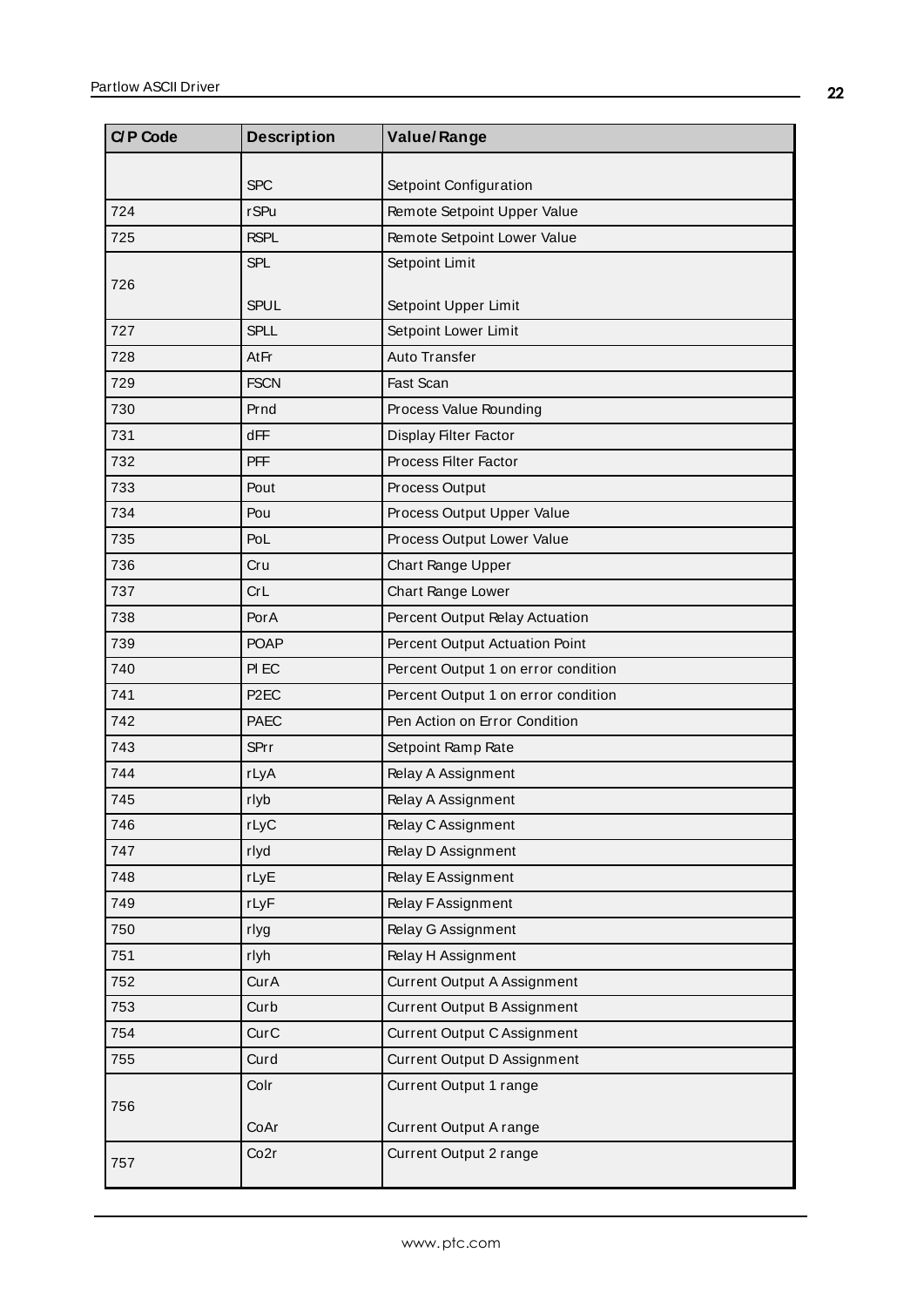| Cobr<br>Current Output B range<br>758<br>CoCr<br><b>Current Output C Range</b><br>759<br>Codr<br>Current Output D Range |  |
|-------------------------------------------------------------------------------------------------------------------------|--|
|                                                                                                                         |  |
|                                                                                                                         |  |
|                                                                                                                         |  |
| Profile Time Base<br>760<br>Ptb                                                                                         |  |
| 761<br>PiA<br>Profile Interrupt Action                                                                                  |  |
| Remote Run Hold<br>762<br>rrh                                                                                           |  |
| 763<br><b>PPC</b><br>Pen Profile Configuration                                                                          |  |
| 764<br><b>Chart Rotation Time</b><br>Crt                                                                                |  |
| Coo<br>Chart Operation in OFF mode<br>765                                                                               |  |
| SPrd<br>Spread                                                                                                          |  |
| 766                                                                                                                     |  |
| <b>SoP</b><br>Spread                                                                                                    |  |
| PAL<br>Process Alarm<br>767                                                                                             |  |
| PALL<br>Process Alarm Pen 1                                                                                             |  |
| <b>dAL</b><br><b>Deviation Alarm</b>                                                                                    |  |
| 768                                                                                                                     |  |
| dALI<br>Deviation Alarm Pen 1                                                                                           |  |
| dbAL<br><b>Deviation Band Alarm</b>                                                                                     |  |
| 769<br>bALI<br>Deviation Band Alarm 1                                                                                   |  |
| PAL <sub>2</sub><br>Process Alarm 2<br>770                                                                              |  |
| dAL <sub>2</sub><br>771<br>Deviation Alarm 2                                                                            |  |
| bAL <sub>2</sub><br>Deviation Band Alarm 2<br>772                                                                       |  |
| 773<br>Pbl<br>Ist Out Bandwidth                                                                                         |  |
| 774<br>P <sub>b</sub> 2<br>2nd Out Bandwidth                                                                            |  |
| <b>rSEt</b><br><b>Manual Reset</b><br>775                                                                               |  |
| <b>ArSt</b><br>Auto Reset                                                                                               |  |
| 776                                                                                                                     |  |
| <b>ArSI</b><br>Auto Reset Output 1                                                                                      |  |
| Ar <sub>S2</sub><br>Auto Reset Output 2<br>777                                                                          |  |
| Rate<br>rAtE                                                                                                            |  |
| 778<br>Rate Output 1<br>rtl                                                                                             |  |
| Rate Output 2<br>779<br>rt2                                                                                             |  |
| 780<br>Ctl<br>Cycle Time 1st Output                                                                                     |  |
| 781<br>Ct2<br>Cycle Time 2nd Output                                                                                     |  |
| 782<br><b>SENS</b><br>Position Prop. Sensitivity                                                                        |  |
| 783<br>FoP<br><b>First Output Position</b>                                                                              |  |
| 784<br><b>Barometric Pressure</b><br>baro                                                                               |  |
| 785<br>Input Select for Input 1<br>isil                                                                                 |  |
| Input Correction for Input 1<br>786<br>icil                                                                             |  |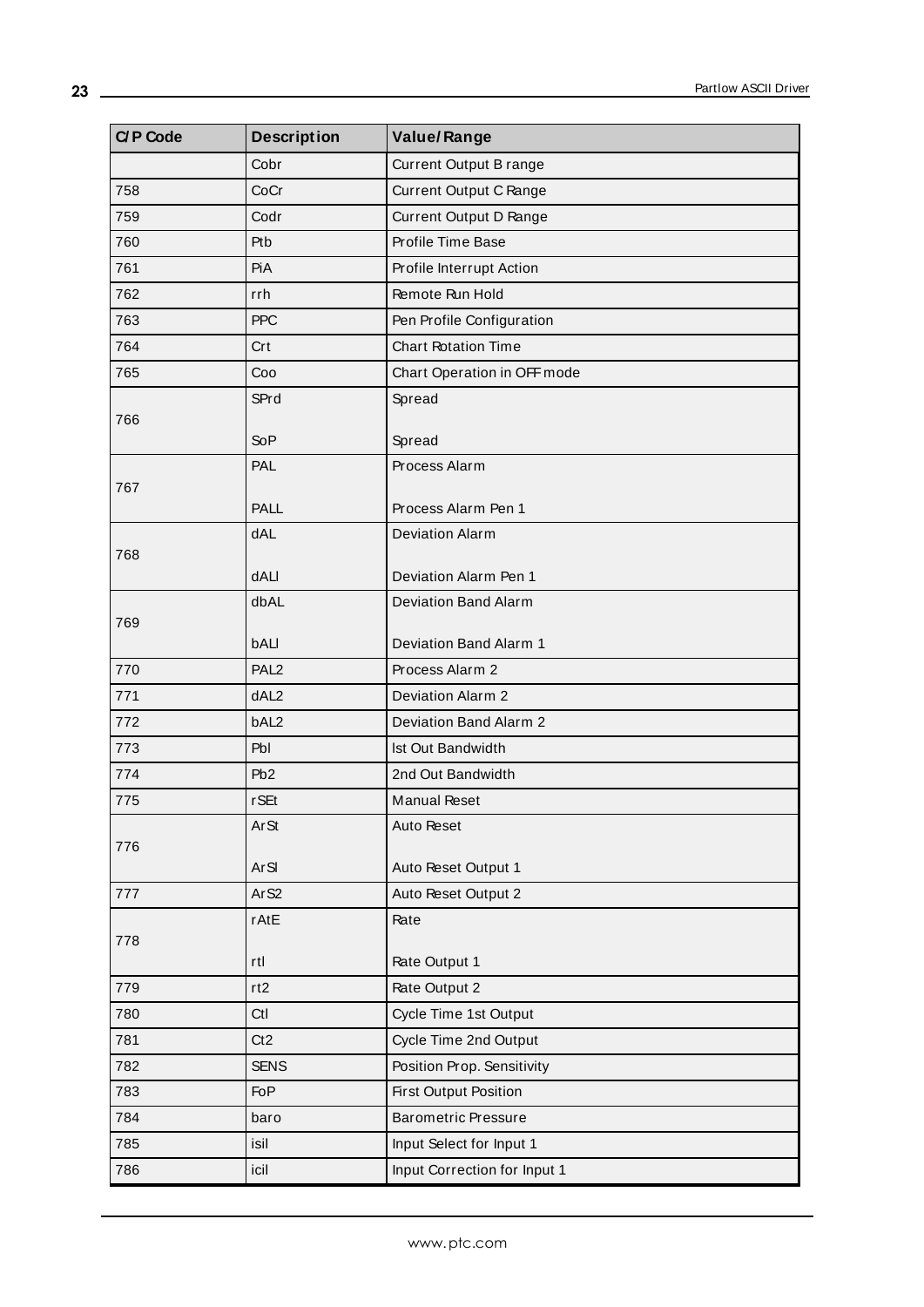| <b>C/P Code</b> | <b>Description</b>                | <b>Value/Range</b>                     |
|-----------------|-----------------------------------|----------------------------------------|
| 787             | iSi <sub>2</sub>                  | Input Select for Input 2               |
| 788             | iCi <sub>2</sub>                  | Input Correction for Input 2           |
| 789             | AduL                              | <b>Autotune Deviation Upper Limit</b>  |
| 790             | <b>ADLL</b>                       | Autotune Deviation Lower Limit         |
| 791             | <b>ASUL</b>                       | Autotune Setpoint Upper Limit          |
| 792             | <b>ASLL</b>                       | Autotune Setpoint Lower Limit          |
| 793             | CrC                               | Control Response Criteria              |
| 794             | <b>CAC</b>                        | Control Algorithm                      |
| 795             | AAo                               | <b>Autotune Cancel Option</b>          |
| 796             | AtL                               | Autotune Time Limit                    |
| 797             | AS <sub>o</sub>                   | <b>Autotune Selection Option</b>       |
| 798             | <b>SET ENABLE</b>                 | $\star$                                |
| 799             | <b>SET</b><br><b>LOCAL/REMOTE</b> | 2 0=Local, 1=Remote**                  |
| 899             |                                   | PRG CHK SUM Program Parameter Checksum |

\* Command 798, Set Enable is transmitted and received as a decimal number from 000 to 255.

<span id="page-23-0"></span>\* \* Command 799 is transmitted as a single byte 0 or 1.

#### **Status Word Notes**

| <b>C/P Code</b>   | <b>Description</b>                                   | <b>Value/Range</b>                                                                                                                                                                            |
|-------------------|------------------------------------------------------|-----------------------------------------------------------------------------------------------------------------------------------------------------------------------------------------------|
| 001 Status Word 1 | 7                                                    | $1 =$ Error Exist $0 =$ No Errors                                                                                                                                                             |
|                   | 6                                                    | $1 =$ Alarm 1 On                                                                                                                                                                              |
|                   | 5                                                    | $1 =$ Alarm 2 On                                                                                                                                                                              |
|                   | 4                                                    | 1= Remote Setpoint 0= Local Setpoint                                                                                                                                                          |
|                   | 3                                                    | 1= In Off Mode 0= In Control Mode                                                                                                                                                             |
|                   | $\overline{c}$                                       | $1 = \ln$ Manual                                                                                                                                                                              |
|                   | 1                                                    | $1 =$ Profiling                                                                                                                                                                               |
|                   | 0                                                    | $1 = \text{Run } 0 = \text{Hold}$                                                                                                                                                             |
|                   | 7                                                    | 1= Keypad locked                                                                                                                                                                              |
|                   | 6                                                    | $1 =$ Setpoint2* $0 =$ Setpoint1                                                                                                                                                              |
|                   | 5                                                    | $1 =$ Event <sub>6</sub> On**                                                                                                                                                                 |
| 002 Status Word 2 | 4                                                    | $1 =$ Event <sub>5</sub> On**                                                                                                                                                                 |
|                   | 3                                                    | $1 =$ Event4 On**                                                                                                                                                                             |
|                   | 2                                                    | $1 =$ Event 3 On                                                                                                                                                                              |
|                   | 1                                                    | $1 =$ Event $2$ On                                                                                                                                                                            |
|                   | 0                                                    | $1 =$ Event1 On                                                                                                                                                                               |
| 003 Status Word 3 | 7<br>6<br>5<br>$\overline{4}$<br>3<br>$\overline{c}$ | 1= Test Mode Enabled<br>1= Calibration Mode Enabled<br>1= Program Mode Enabled<br>1= Tune Mode Enabled<br>1= Stand-By Mode Enabled<br>1= Profile Continue Mode Enabled for (6000, 73XX, 773X, |
|                   |                                                      |                                                                                                                                                                                               |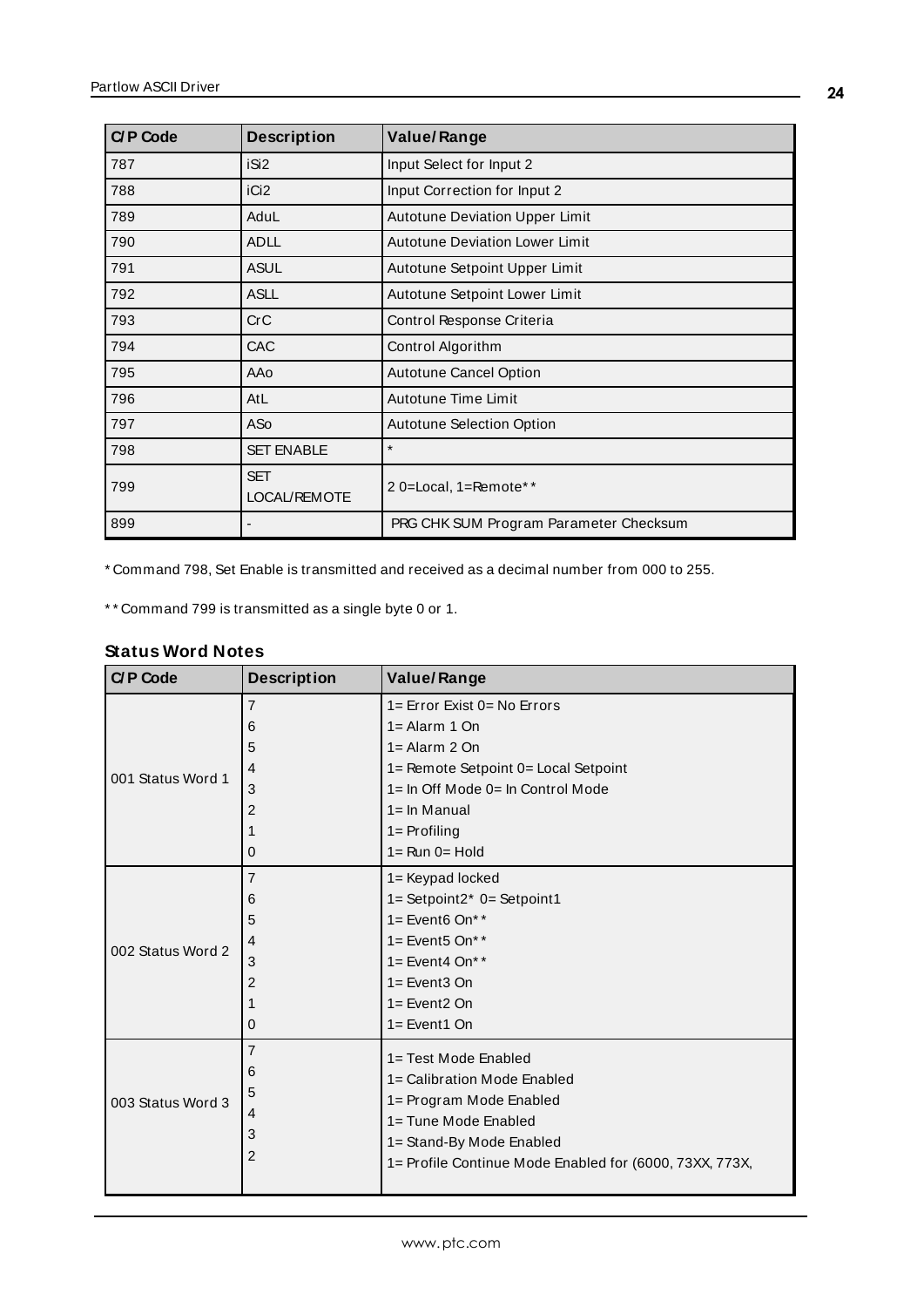| C/P Code | <b>Description</b> | <b>Value/Range</b>                                                                                      |
|----------|--------------------|---------------------------------------------------------------------------------------------------------|
|          |                    | 776X)<br>= Setpoint Select Mode Enabled for (2000, and all other 7XXX,<br>8000, 8200)                   |
|          |                    | 1= Profile Entry Mode Enabled for (6000, 73XX, 773X, 776X)<br>= Setpoint Changes Enabled for 8000, 8200 |
|          | $\Omega$           | 1= Setpoint Changes Enabled for (2000, 6000, 7XXX) = Auto-<br>tune<br>Enabled for 8000,8200             |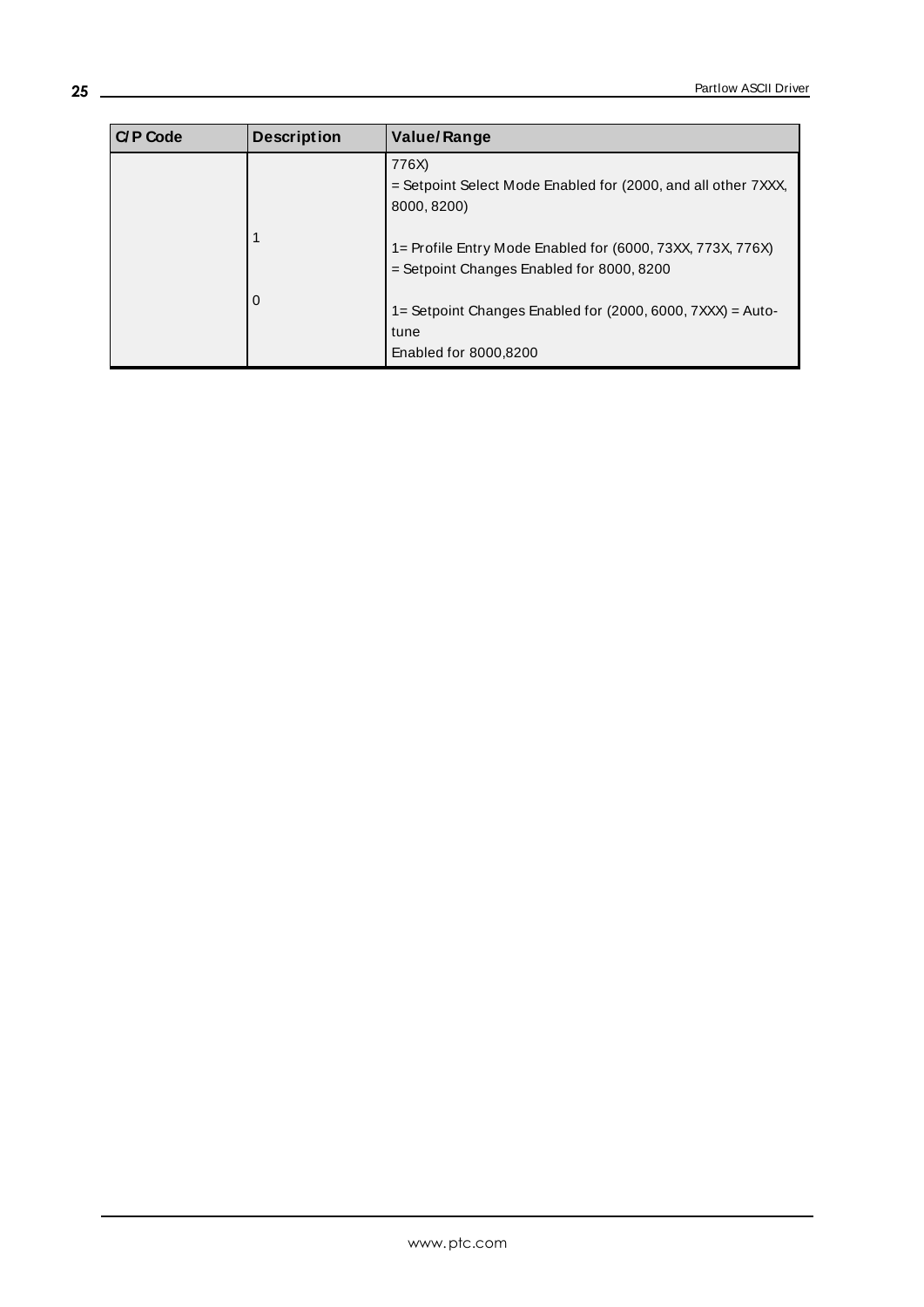### <span id="page-25-0"></span>**Error Descriptions**

The following error/warning messages may be generated. Click on the link for a description of the message.

#### **Address Validation**

**[M issing](#page-25-1) address Device address ['<address>'](#page-25-2) contains a syntax error Address ['<address>'](#page-26-0) is out of range for the specified device or register Device address ['<address>'](#page-26-1) is not supported by model '<model name>' Data Type '<type>' is not valid for device address ['<address>'](#page-26-2) Device address ['<address>'](#page-26-3) is Read Only**

#### **Serial Communications**

**[COM n](#page-27-0) does not exist Error [opening](#page-27-1) COM n COM n is in use by another [application](#page-27-2) Unable to set comm [parameters](#page-27-3) on COM n [Communications](#page-27-4) error on '<channel name>' [<error mask>]**

#### **Device Status Messages**

**Device '<device name>' is not [responding](#page-28-0) Unable to write to ['<address>'](#page-28-1) on device '<device name>'**

#### **Device Specific Messages**

**Read request rejected for tag '<tag address>' on device '<device name'>. [Deactivating](#page-29-0) [tag](#page-29-0) Write request rejected for tag '<tag [address>'](#page-29-1) on device '<device name>'**

#### <span id="page-25-1"></span>**Missing address**

**Error Type:** Warning

#### **Possible Cause:**

A tag address that has been specified dynamically has no length.

#### **Solution:**

<span id="page-25-2"></span>Re-enter the address in the client application.

#### **Device address '<address>' contains a syntax error**

#### **Error Type:**

Warning

#### **Possible Cause:**

A tag address that has been specified dynamically contains one or more invalid characters.

#### **Solution:**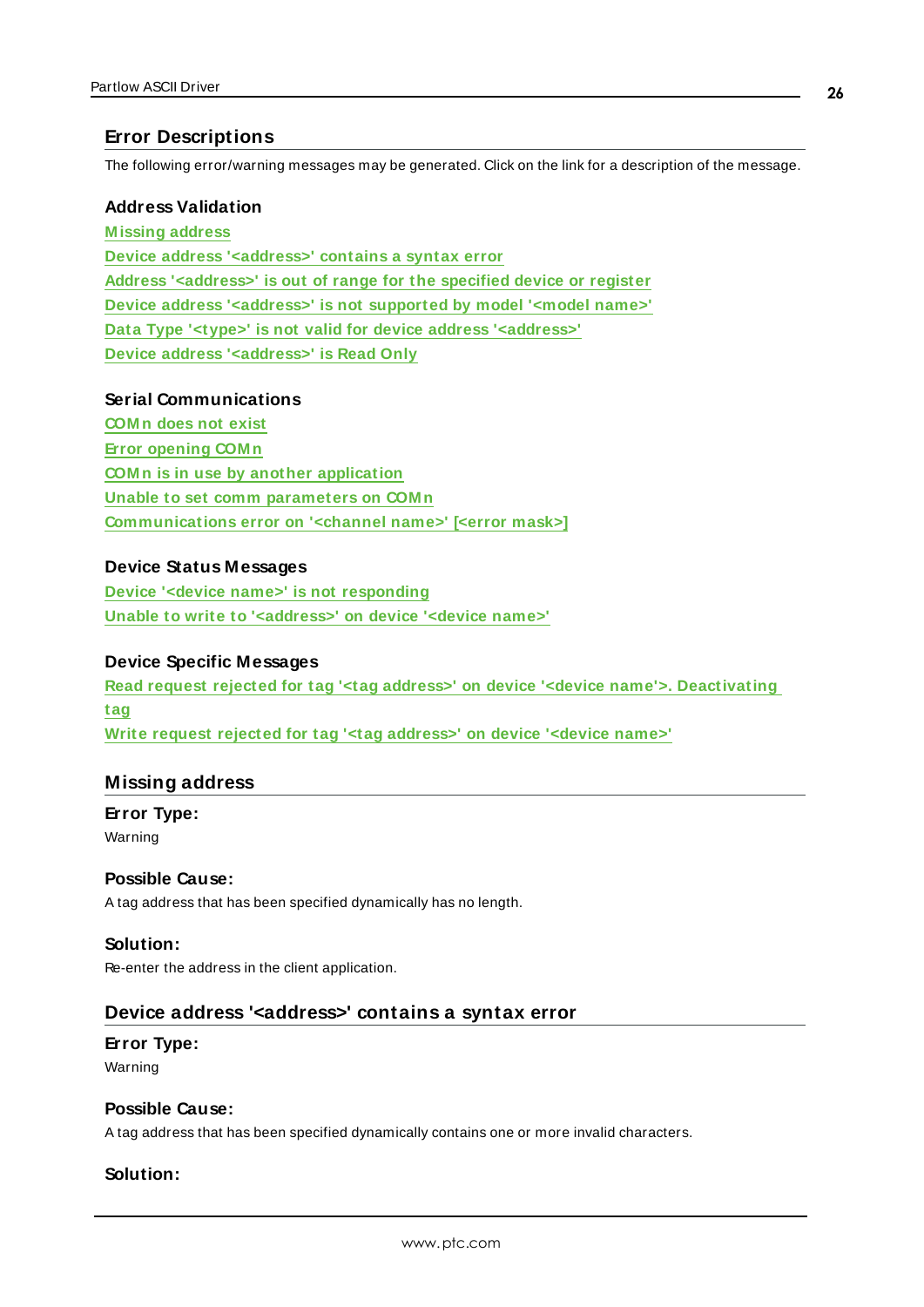<span id="page-26-0"></span>Re-enter the address in the client application.

### **Address '<address>' is out of range for the specified device or register**

#### **Error Type:**

Warning

#### **Possible Cause:**

A tag address that has been specified dynamically references a location that is beyond the range of supported locations for the device.

#### **Solution:**

<span id="page-26-1"></span>Verify the address is correct; if it is not, re-enter it in the client application.

### **Device address '<address>' is not supported by model '<model name>'**

#### **Error Type:**

Warning

#### **Possible Cause:**

A tag address that has been specified dynamically references a location that is valid for the communications protocol but not supported by the target device.

#### **Solution:**

Verify that the address is correct; if it is not, re-enter it in the client application. Also verify that the selected model name for the device is correct.

### <span id="page-26-2"></span>**Data Type '<type>' is not valid for device address '<address>'**

#### **Error Type:**

Warning

#### **Possible Cause:**

A tag address that has been specified dynamically has been assigned an invalid data type.

#### **Solution:**

<span id="page-26-3"></span>Modify the requested data type in the client application.

#### **Device address '<address>' is Read Only**

#### **Error Type:**

Warning

#### **Possible Cause:**

A tag address that has been specified dynamically has a requested access mode that is not compatible with what the device supports for that address.

#### **Solution:**

Change the access mode in the client application.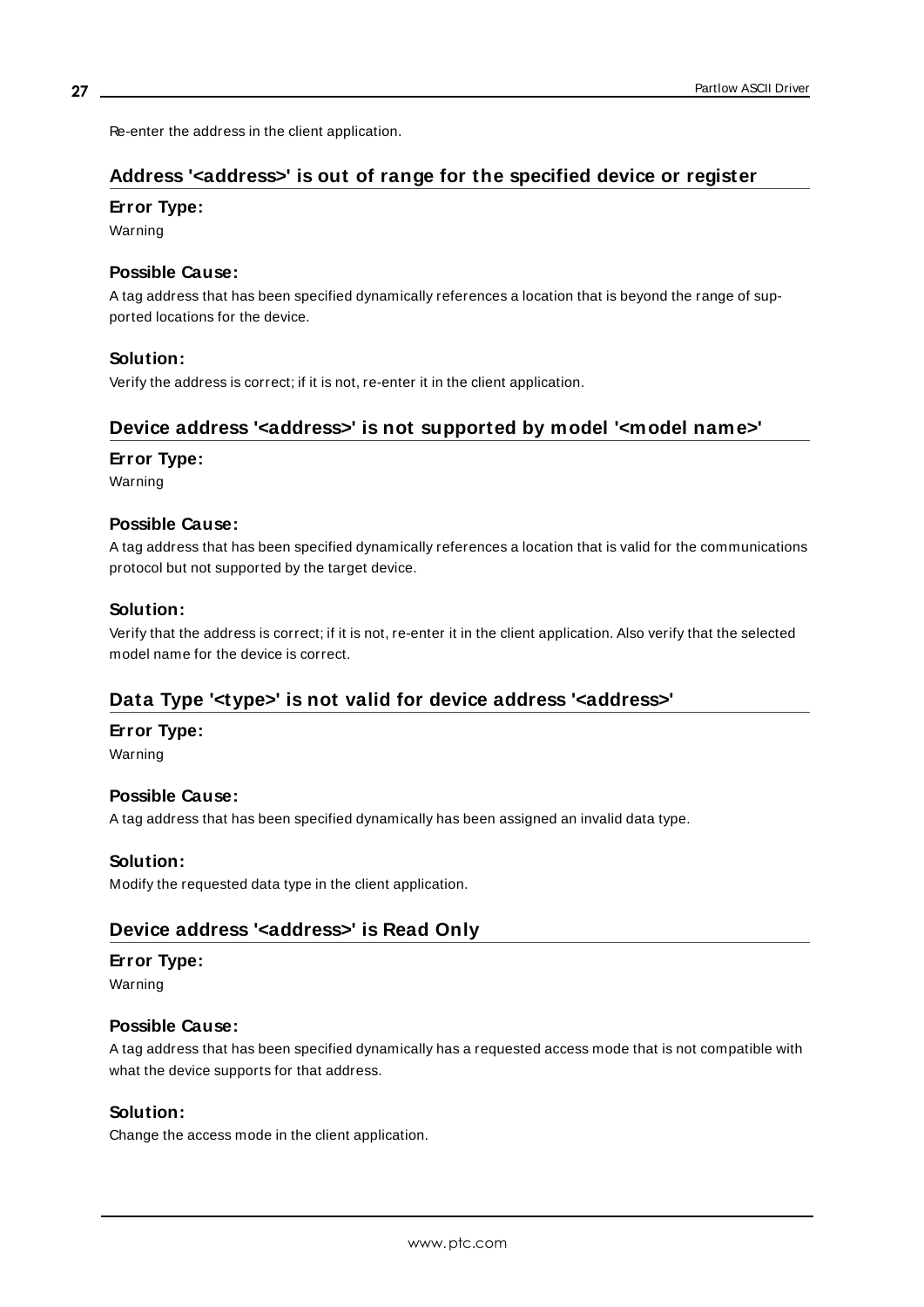#### <span id="page-27-0"></span>**COMn does not exist**

#### **Error Type:**

Fatal

### **Possible Cause:**

The specified COM port is not present on the target computer.

#### **Solution:**

<span id="page-27-1"></span>Verify that the proper COM port has been selected in the Channel Properties.

### **Error opening COMn**

#### **Error Type:**

Fatal

#### **Possible Cause:**

The specified COM port could not be opened due to an internal hardware or software problem on the target computer.

#### **Solution:**

<span id="page-27-2"></span>Verify that the COM port is functional and may be accessed by other Windows applications.

#### **COMn is in use by another application**

#### **Error Type:**

Fatal

#### **Possible Cause:**

The serial port assigned to a device is being used by another application.

#### **Solution:**

<span id="page-27-3"></span>Verify that the correct port has been assigned to the channel.

#### **Unable to set comm parameters on COMn**

#### **Error Type:**

Fatal

#### **Possible Cause:**

The serial parameters for the specified COM port are not valid.

#### **Solution:**

<span id="page-27-4"></span>Verify the serial parameters and make any necessary changes.

### **Communications error on '<channel name>' [<error mask>]**

#### **Error Type:**

Serious

#### **Error Mask Definitions:**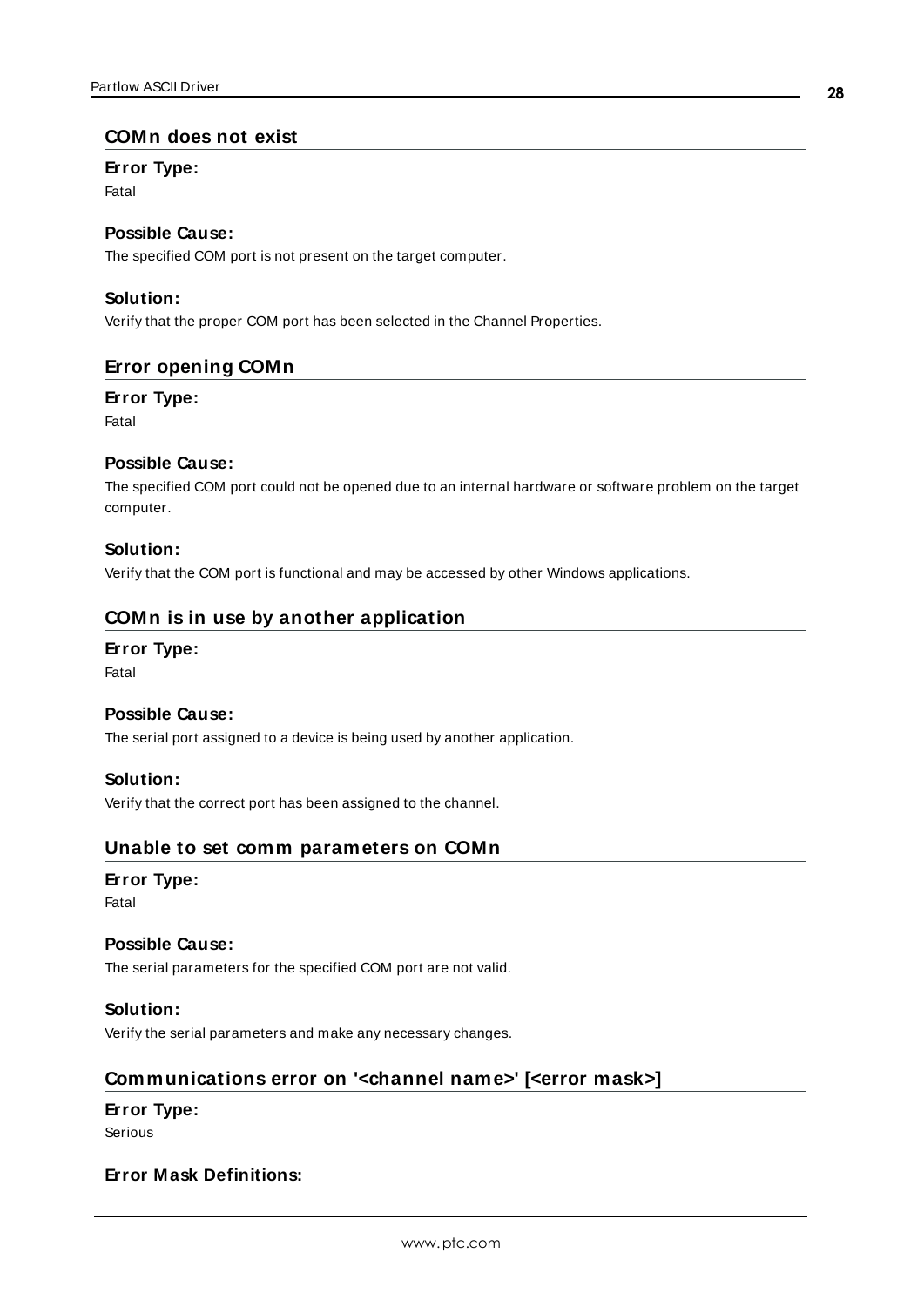<span id="page-28-3"></span><span id="page-28-2"></span>**B** = Hardware break detected. **F** = Framing error.  $E = I/O$  error. **O** = Character buffer overrun.  $R = RX$  buffer overrun. **P** = Received byte parity error.

<span id="page-28-4"></span>**T** = TXbuffer full.

#### **Possible Cause:**

- 1. The serial connection between the device and the host PC is bad.
- 2. The communication parameters for the serial connection are incorrect.

#### **Solution:**

- 1. Verify the cabling between the PC and the device.
- 2. Verify that the specified communication parameters match those of the device.

#### <span id="page-28-0"></span>**Device '<device name>' is not responding**

#### **Error Type:**

Serious

#### **Possible Cause:**

- 1. The serial connection between the device and the host PC is broken.
- 2. The communication parameters for the serial connection are incorrect.
- 3. The named device may have been assigned an incorrect Network ID.
- 4. The response from the device took longer to receive than the amount of time specified in the "Request Timeout" device property.

#### **Solution:**

- 1. Verify the cabling between the PC and the device.
- 2. Verify that the specified communication parameters match those of the device.
- 3. Verify that the Network ID given to the named device matches that of the actual device.
- 4. Increase the Request Timeout property so that the entire response can be handled.

#### <span id="page-28-1"></span>**Unable to write to '<address>' on device '<device name>'**

#### **Error Type:**

Serious

#### **Possible Cause:**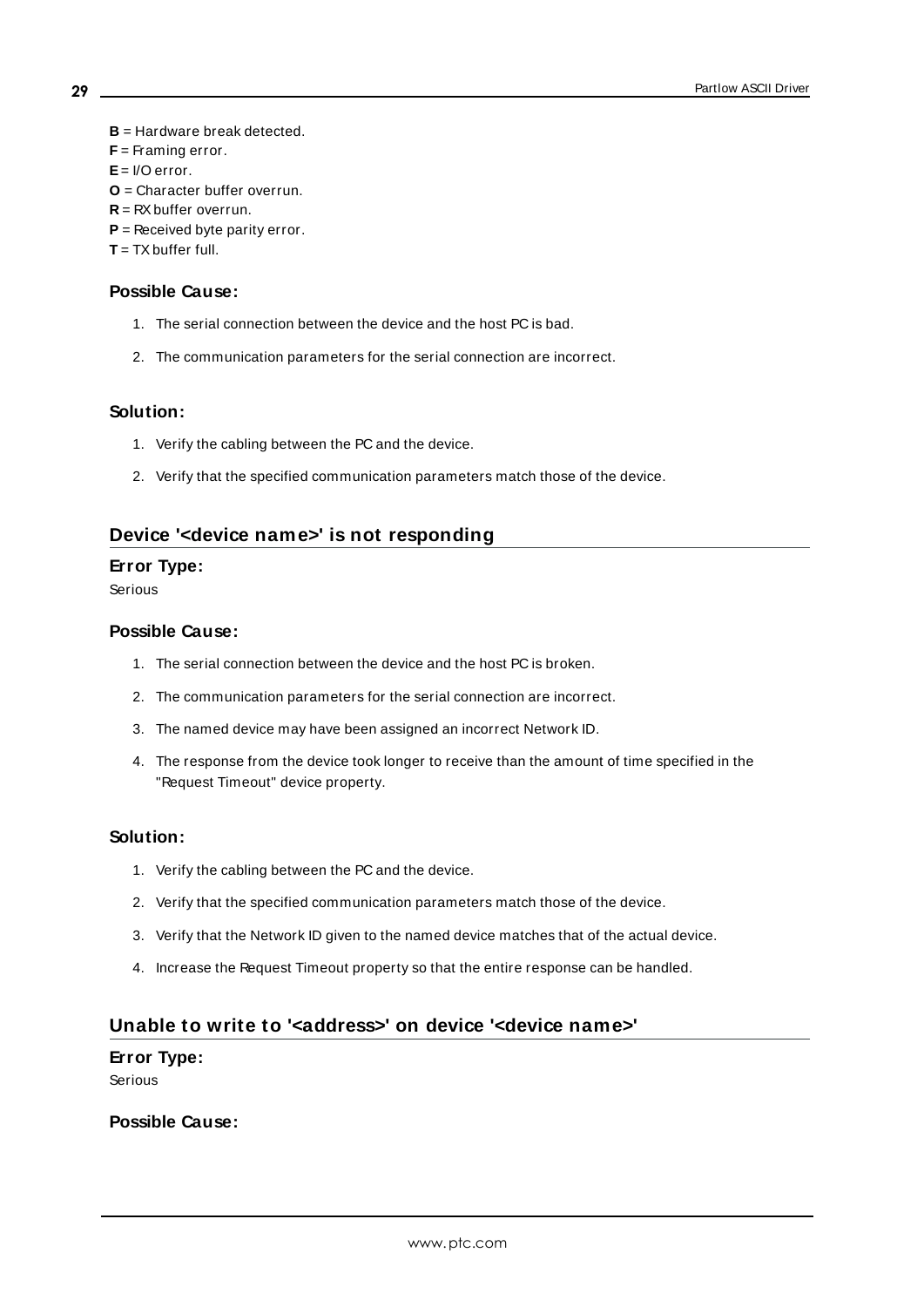- 1. The serial connection between the device and the host PC is broken.
- 2. The communication parameters for the serial connection are incorrect.
- 3. The named device may have been assigned an incorrect Network ID.

#### **Solution:**

- 1. Verify the cabling between the PC and the device.
- 2. Verify that the specified communication parameters match those of the device.
- 3. Verify that the Network ID given to the named device matches that of the actual device.

# <span id="page-29-0"></span>**Read request rejected for tag '<tag address>' on device '<device name'>. Deactivating tag**

#### **Error Type:**

Warning

**Possible Cause:** The device does not support the tag address.

#### **Solution:**

<span id="page-29-1"></span>Verify that the requested address exists within the device.

#### **Write request rejected for tag '<tag address>' on device '<device name>'**

#### **Error Type:**

Warning

#### **Possible Cause:**

- 1. The device does not support the tag address.
- 2. The address is a Read Only address in the controller.
- 3. The device mode does not allow modifications to be made via a serial link.

#### **Solution:**

- 1. Verify that the requested address exists within the device.
- 2. Verify that the devices address is writeable.
- 3. Verify that the current mode of the device allows for serial link modifications.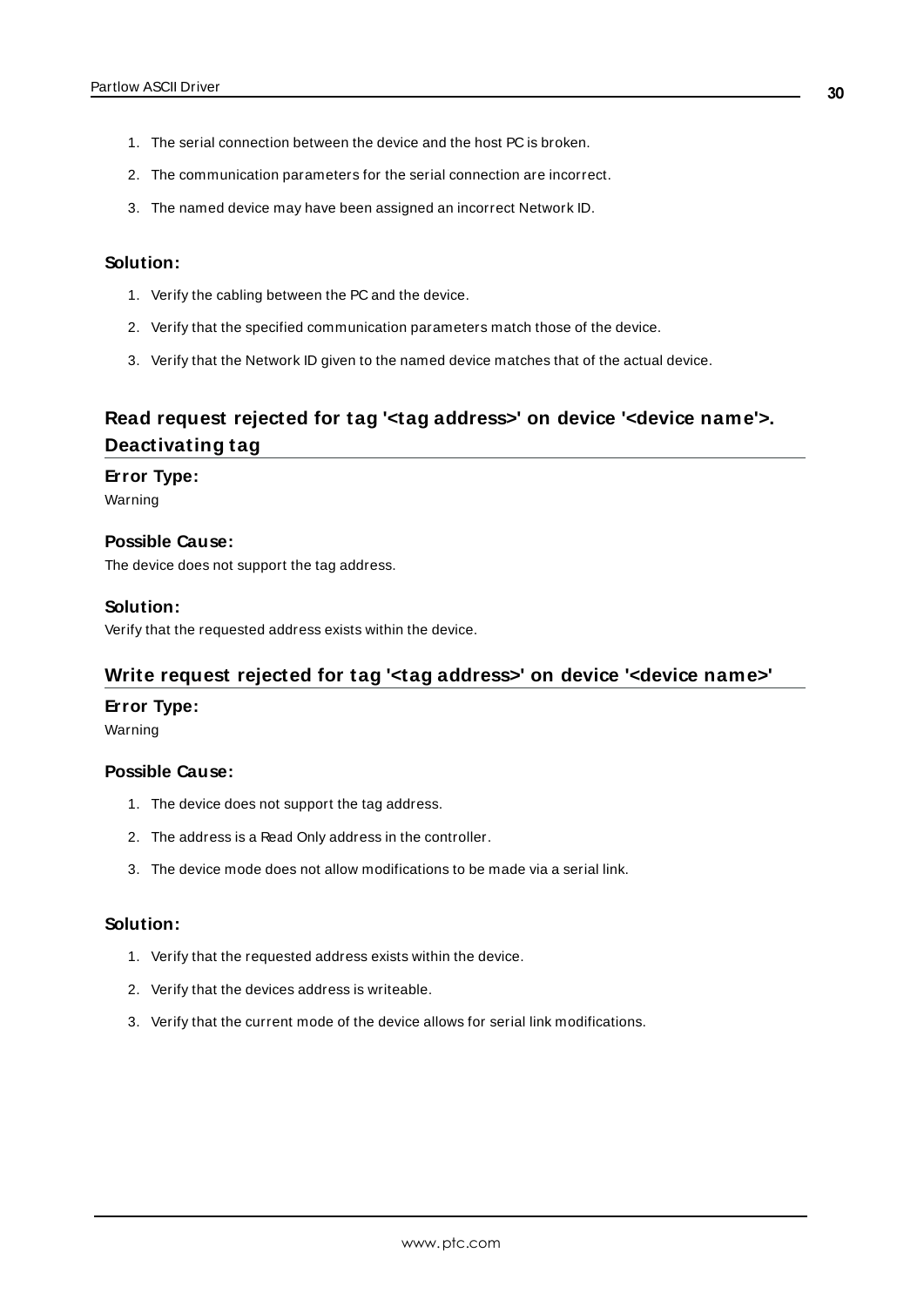# <span id="page-30-0"></span>Index

# **A**

Address <address>' is out of range for the specified device or register [27](#page-26-0) Address Descriptions [16](#page-15-0) Attempts Before Timeout [13](#page-12-1) Auto-Demotion [13](#page-12-0)

# **C**

Channel Assignment [10](#page-9-1) Communications error on '<channel name>' [<error mask>] [28](#page-27-4) Communications Timeouts [12-13](#page-11-1) COMn does not exist [28](#page-27-0) COMn is in use by another application [28](#page-27-2) Connect Timeout [12](#page-11-2)

# **D**

Data Collection [11](#page-10-2) Data Type '<type>' is not valid for device address '<address>' [27](#page-26-2) Data Types Description [15](#page-14-0) Demote on Failure [13](#page-12-2) Demotion Period [13](#page-12-3) Device <device name>' is not responding [29](#page-28-0) Device address '<address>' is Read Only [27](#page-26-3) Device address <address>' contains a syntax error [26](#page-25-2) Device address <address>' is not supported by model <model name>' [27](#page-26-1) Device ID [4](#page-3-2) Device Setup [4](#page-3-0) Discard Requests when Demoted [13](#page-12-4) Do Not Scan, Demand Poll Only [12](#page-11-3) Driver [10](#page-9-2) DWord [15](#page-14-1)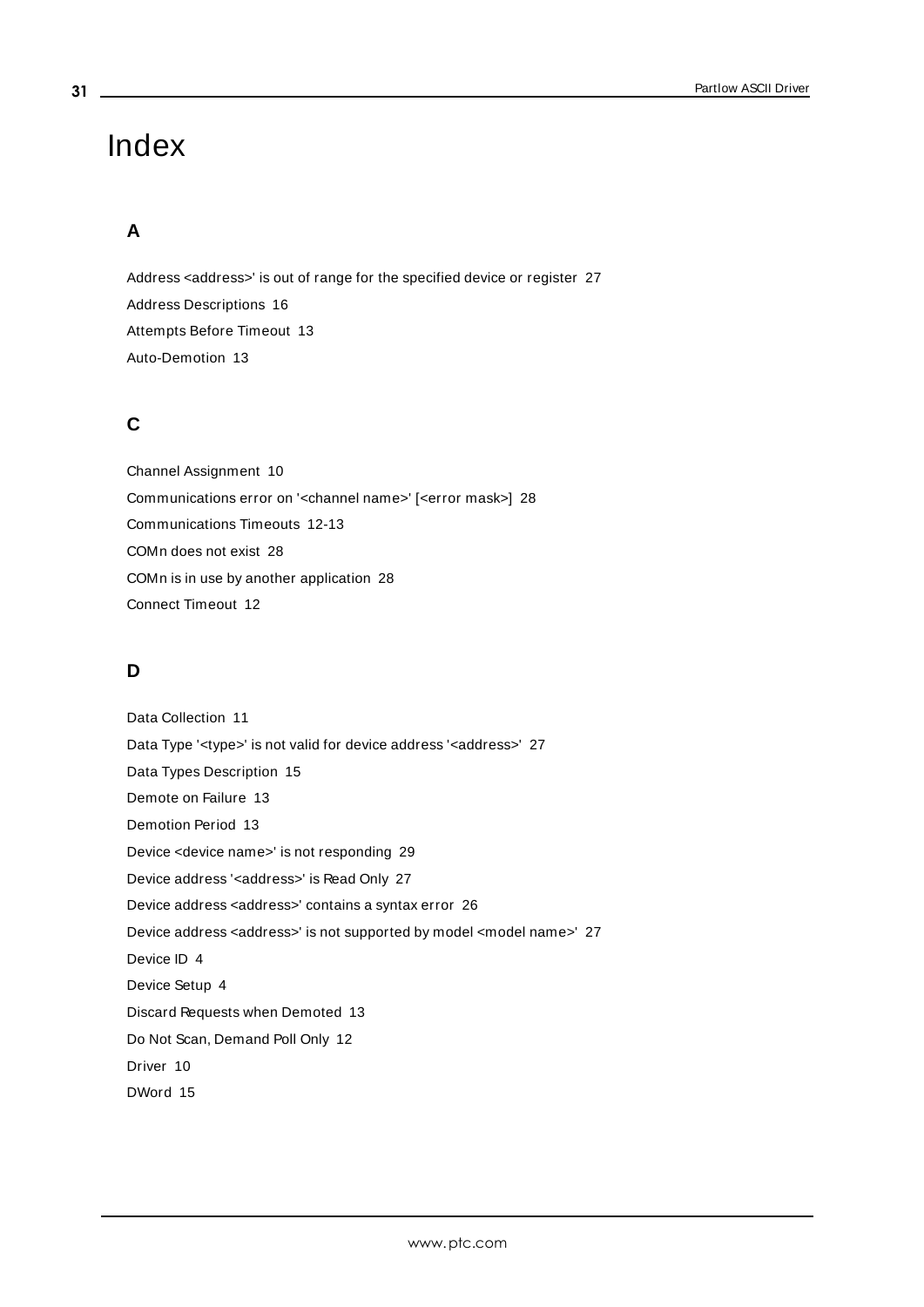# **E**

Error Descriptions [26](#page-25-0) Error opening COMn [28](#page-27-1)

# **F**

Float [15](#page-14-2) Framing [29](#page-28-2)

# **G**

General [10](#page-9-0)

# **I**

ID [10](#page-9-3) Identification [10](#page-9-0) Initial Updates from Cache [12](#page-11-4) Inter-Request Delay [13](#page-12-5)

# **L**

Long [15](#page-14-3)

# **M**

Mask [28](#page-27-4) Missing address [26](#page-25-1) Model [10](#page-9-4)

# **N**

Name [10](#page-9-5) Network [4](#page-3-3)